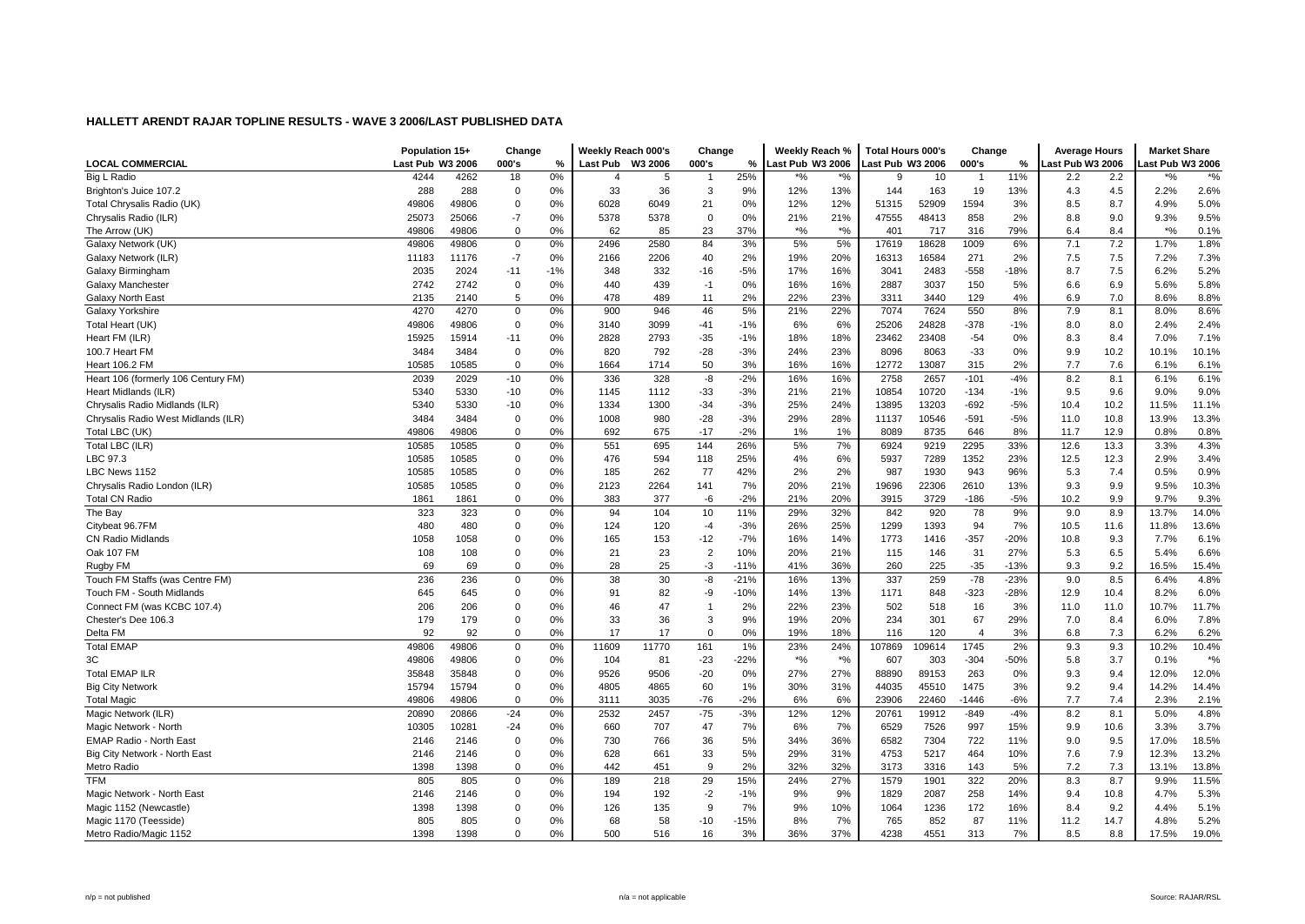|                                          | Population 15+   |       | Change      |       | Weekly Reach 000's |         | Change         |        | Weekly Reach %   |     | <b>Total Hours 000's</b> |       | Change  |        | <b>Average Hours</b> |      | <b>Market Share</b> |       |
|------------------------------------------|------------------|-------|-------------|-------|--------------------|---------|----------------|--------|------------------|-----|--------------------------|-------|---------|--------|----------------------|------|---------------------|-------|
| <b>LOCAL COMMERCIAL</b>                  | Last Pub W3 2006 |       | 000's       | %     | Last Pub           | W3 2006 | 000's          | %      | Last Pub W3 2006 |     | ast Pub W3 2006          |       | 000's   | %      | ast Pub W3 2006      |      | ast Pub W3 2006     |       |
| TFM/Magic 1170                           | 805              | 805   | $\Omega$    | 0%    | 234                | 260     | 26             | 11%    | 29%              | 32% | 2344                     | 2752  | 408     | 17%    | 10.0                 | 10.6 | 14.6%               | 16.7% |
| EMAP Radio - North West                  | 4972             | 4972  | $\mathbf 0$ | 0%    | 1442               | 1481    | 39             | 3%     | 29%              | 30% | 13617                    | 14766 | 1149    | 8%     | 9.4                  | 10.0 | 14.3%               | 15.1% |
| Big City Network - North West            | 4866             | 4866  | $\Omega$    | 0%    | 1329               | 1357    | 28             | 2%     | 27%              | 28% | 11564                    | 12291 | 727     | 6%     | 8.7                  | 9.1  | 12.4%               | 12.8% |
| Radio City 96.7                          | 1781             | 1781  | $\pmb{0}$   | 0%    | 506                | 527     | 21             | 4%     | 28%              | 30% | 4893                     | 5180  | 287     | 6%     | 9.7                  | 9.8  | 13.6%               | 13.6% |
| Key 103 (Manchester)                     | 2327             | 2327  | $\Omega$    | 0%    | 524                | 537     | 13             | 2%     | 23%              | 23% | 3916                     | 4111  | 195     | 5%     | 7.5                  | 7.7  | 9.0%                | 9.5%  |
| 97.4 Rock FM                             | 1345             | 1345  | $\mathbf 0$ | 0%    | 326                | 331     | 5              | 2%     | 24%              | 25% | 2736                     | 3000  | 264     | 10%    | 8.4                  | 9.1  | 10.7%               | 11.2% |
| Magic Network - North West               | 4963             | 4939  | $-24$       | 0%    | 219                | 237     | 18             | 8%     | 4%               | 5%  | 2053                     | 2475  | 422     | 21%    | 9.4                  | 10.5 | 2.2%                | 2.5%  |
| Magic 1548 (Liverpool)                   | 1781             | 1781  | $\mathbf 0$ | 0%    | 76                 | 101     | 25             | 33%    | 4%               | 6%  | 676                      | 1048  | 372     | 55%    | 8.9                  | 10.4 | 1.9%                | 2.7%  |
| Magic 1152 (Manchester)                  | 2327             | 2327  | $\mathbf 0$ | 0%    | 84                 | 83      | $-1$           | $-1%$  | 4%               | 4%  | 827                      | 871   | 44      | 5%     | 9.8                  | 10.6 | 1.9%                | 2.0%  |
| Magic 999 (Preston)                      | 1108             | 1084  | $-24$       | $-2%$ | 58                 | 53      | -5             | $-9%$  | 5%               | 5%  | 549                      | 555   | 6       | 1%     | 9.5                  | 10.5 | 2.5%                | 2.6%  |
| Key 103/Magic 1152 (Manchester)          | 2327             | 2327  | $\mathbf 0$ | 0%    | 577                | 592     | 15             | 3%     | 25%              | 25% | 4743                     | 4982  | 239     | 5%     | 8.2                  | 8.4  | 10.9%               | 11.5% |
| Radio City 96.7/Magic 1548               | 1781             | 1781  | $\mathbf 0$ | 0%    | 538                | 565     | 27             | 5%     | 30%              | 32% | 5569                     | 6229  | 660     | 12%    | 10.4                 | 11.0 | 15.5%               | 16.3% |
| 97.4 Rock FM/Magic 999                   | 1451             | 1451  | $\mathbf 0$ | 0%    | 357                | 364     | $\overline{7}$ | 2%     | 25%              | 25% | 3285                     | 3555  | 270     | 8%     | 9.2                  | 9.8  | 11.8%               | 12.4% |
| <b>EMAP Radio - Yorkshire</b>            | 3196             | 3196  | $\mathbf 0$ | 0%    | 941                | 979     | 38             | 4%     | 29%              | 31% | 9192                     | 9735  | 543     | 6%     | 9.8                  | 9.9  | 14.2%               | 14.7% |
| Big City Network - Yorkshire             | 3196             | 3196  | $\Omega$    | 0%    | 800                | 807     | $\overline{7}$ | 1%     | 25%              | 25% | 6545                     | 6771  | 226     | 3%     | 8.2                  | 8.4  | 10.1%               | 10.2% |
| 96.3 Radio Aire                          | 952              | 952   | $\mathbf 0$ | 0%    | 167                | 180     | 13             | 8%     | 18%              | 19% | 1363                     | 1508  | 145     | 11%    | 8.1                  | 8.4  | 7.7%                | 8.2%  |
| Hallam FM                                | 1291             | 1291  | $\mathbf 0$ | 0%    | 402                | 383     | $-19$          | $-5%$  | 31%              | 30% | 3242                     | 3133  | $-109$  | $-3%$  | 8.1                  | 8.2  | 12.8%               | 12.0% |
| 96.9 Viking FM                           | 1123             | 1123  | $\mathbf 0$ | 0%    | 235                | 248     | 13             | 6%     | 21%              | 22% | 1940                     | 2130  | 190     | 10%    | 8.2                  | 8.6  | 7.6%                | 8.5%  |
| Magic Network - Yorkshire                | 3196             | 3196  | $\mathbf 0$ | 0%    | 247                | 278     | 31             | 13%    | 8%               | 9%  | 2647                     | 2964  | 317     | 12%    | 10.7                 | 10.7 | 4.1%                | 4.5%  |
| Magic 828 (Leeds)                        | 952              | 952   | $\Omega$    | 0%    | 104                | 136     | 32             | 31%    | 11%              | 14% | 1243                     | 1485  | 242     | 19%    | 11.9                 | 10.9 | 7.0%                | 8.1%  |
| Magic AM (Sheffield)                     | 1291             | 1291  | $\Omega$    | 0%    | 72                 | 63      | -9             | $-13%$ | 6%               | 5%  | 560                      | 500   | $-60$   | $-11%$ | 7.8                  | 7.9  | 2.2%                | 1.9%  |
| Magic 1161 (Hull)                        | 1123             | 1123  | $\mathbf 0$ | 0%    | 71                 | 79      | 8              | 11%    | 6%               | 7%  | 845                      | 978   | 133     | 16%    | 12.0                 | 12.4 | 3.3%                | 3.9%  |
| 96.3 Radio Aire/Magic 828                | 952              | 952   | $\mathbf 0$ | 0%    | 247                | 284     | 37             | 15%    | 26%              | 30% | 2606                     | 2994  | 388     | 15%    | 10.6                 | 10.5 | 14.8%               | 16.3% |
| Hallam FM/Magic AM                       | 1291             | 1291  | $\mathbf 0$ | 0%    | 434                | 413     | $-21$          | $-5%$  | 34%              | 32% | 3801                     | 3634  | $-167$  | $-4%$  | 8.8                  | 8.8  | 15.0%               | 13.9% |
| 96.9 Viking FM/Magic 1161                | 1123             | 1123  | $\mathbf 0$ | 0%    | 266                | 288     | 22             | 8%     | 24%              | 26% | 2785                     | 3108  | 323     | 12%    | 10.5                 | 10.8 | 11.0%               | 12.4% |
| <b>Total Kerrang!</b>                    | 49806            | 49806 | $\mathbf 0$ | 0%    | 1240               | 1349    | 109            | 9%     | 2%               | 3%  | 5931                     | 6628  | 697     | 12%    | 4.8                  | 4.9  | 0.6%                | 0.6%  |
| Kerrang! 105.2                           | 3491             | 3484  | $-7$        | 0%    | 363                | 398     | 35             | 10%    | 10%              | 11% | 2223                     | 2773  | 550     | 25%    | 6.1                  | 7.0  | 2.8%                | 3.4%  |
| EMAP Radio London (Magic 105.4/Kiss 100) | 10585            | 10585 | $\mathbf 0$ | 0%    | 2888               | 2543    | $-345$         | $-12%$ | 27%              | 24% | 22702                    | 19589 | $-3113$ | $-14%$ | 7.9                  | 7.7  | 10.9%               | 9.1%  |
| Kiss 100 FM                              | 10585            | 10585 | $\mathbf 0$ | 0%    | 1499               | 1324    | $-175$         | $-12%$ | 14%              | 13% | 9196                     | 8168  | $-1028$ | $-11%$ | 6.1                  | 6.2  | 4.4%                | 3.8%  |
| <b>Magic 105.4</b>                       | 10585            | 10585 | $\Omega$    | 0%    | 1867               | 1636    | $-231$         | $-12%$ | 18%              | 15% | 13505                    | 11422 | $-2083$ | $-15%$ | 7.2                  | 7.0  | 6.5%                | 5.3%  |
| <b>Total Kiss Network</b>                | 49806            | 49806 | $\mathbf 0$ | 0%    | 2363               | 2888    | 525            | 22%    | 5%               | 6%  | 12225                    | 16272 | 4047    | 33%    | 5.2                  | 5.6  | 1.2%                | 1.5%  |
| <b>Kiss East</b>                         | 1879             | 1879  | $\mathbf 0$ | 0%    | 270                | 299     | 29             | 11%    | 14%              | 16% | 2000                     | 2231  | 231     | 12%    | 7.4                  | 7.5  | 4.5%                | 5.2%  |
| <b>Kiss West</b>                         | 2187             | 2187  | $\pmb{0}$   | 0%    | 258                | 241     | $-17$          | $-7%$  | 12%              | 11% | 1735                     | 1613  | $-122$  | $-7%$  | 6.7                  | 6.7  | 3.6%                | 3.3%  |
| <b>EMAP Total Scotland</b>               | 4235             | 4235  | $\mathbf 0$ | 0%    | 1828               | 1777    | $-51$          | $-3%$  | 43%              | 42% | 22053                    | 21196 | $-857$  | $-4%$  | 12.1                 | 11.9 | 25.8%               | 24.5% |
| <b>EMAP Central Scotland</b>             | 2786             | 2786  | $\mathbf 0$ | 0%    | 1115               | 1057    | $-58$          | $-5%$  | 40%              | 38% | 13571                    | 12894 | $-677$  | $-5%$  | 12.2                 | 12.2 | 24.0%               | 22.4% |
| <b>Total Radio Clyde</b>                 | 1826             | 1826  | $\mathbf 0$ | 0%    | 736                | 685     | $-51$          | $-7%$  | 40%              | 37% | 8910                     | 8470  | $-440$  | $-5%$  | 12.1                 | 12.4 | 25.3%               | 23.5% |
| Clyde 1 FM                               | 1826             | 1826  | $\mathbf 0$ | 0%    | 595                | 566     | $-29$          | $-5%$  | 33%              | 31% | 5860                     | 5840  | $-20$   | 0%     | 9.8                  | 10.3 | 16.6%               | 16.2% |
| Clyde 2                                  | 1826             | 1826  | $\Omega$    | 0%    | 321                | 274     | $-47$          | $-15%$ | 18%              | 15% | 3050                     | 2630  | $-420$  | $-14%$ | 9.5                  | 9.6  | 8.7%                | 7.3%  |
| <b>Total Radio Forth</b>                 | 1062             | 1062  | $\mathbf 0$ | 0%    | 383                | 376     | $-7$           | $-2%$  | 36%              | 35% | 4633                     | 4424  | $-209$  | $-5%$  | 12.1                 | 11.8 | 20.0%               | 18.6% |
| ForthOne                                 | 1062             | 1062  | $\Omega$    | 0%    | 331                | 327     | -4             | $-1%$  | 31%              | 31% | 3589                     | 3358  | $-231$  | $-6%$  | 10.8                 | 10.3 | 15.5%               | 14.1% |
| Forth <sub>2</sub>                       | 1062             | 1062  | 0           | 0%    | 127                | 120     | $-7$           | $-6%$  | 12%              | 11% | 1044                     | 1066  | 22      | 2%     | 8.2                  | 8.9  | 4.5%                | 4.5%  |
| C.F.M.Radio                              | 239              | 239   | $\mathbf 0$ | 0%    | 101                | 101     | $\mathbf 0$    | 0%     | 42%              | 42% | 1045                     | 946   | $-99$   | $-9%$  | 10.3                 | 9.4  | 20.2%               | 18.5% |
| Moray Firth Radio                        | 245              | 245   | $\mathbf 0$ | 0%    | 113                | 109     | -4             | $-4%$  | 46%              | 45% | 1446                     | 1247  | $-199$  | $-14%$ | 12.8                 | 11.4 | 25.7%               | 25.2% |
| <b>Total Northsound Radio</b>            | 298              | 298   | $\mathbf 0$ | 0%    | 148                | 150     | $\overline{2}$ | 1%     | 50%              | 50% | 1757                     | 1689  | $-68$   | $-4%$  | 11.9                 | 11.3 | 27.9%               | 27.0% |
| Northsound One                           | 298              | 298   | $\mathbf 0$ | 0%    | 122                | 126     | $\overline{4}$ | 3%     | 41%              | 42% | 1190                     | 1186  | $-4$    | 0%     | 9.7                  | 9.4  | 18.9%               | 19.0% |
| Northsound Two                           | 298              | 298   | $\mathbf 0$ | 0%    | 54                 | 55      | $\overline{1}$ | 2%     | 18%              | 18% | 566                      | 503   | $-63$   | $-11%$ | 10.5                 | 9.2  | 9.0%                | 8.1%  |
| Radio Borders                            | 104              | 104   | $\mathbf 0$ | 0%    | 59                 | 61      | $\overline{2}$ | 3%     | 57%              | 59% | 871                      | 895   | 24      | 3%     | 14.7                 | 14.6 | 39.9%               | 39.6% |
| <b>Total Radio Tay</b>                   | 361              | 361   | $\mathbf 0$ | 0%    | 151                | 149     | $-2$           | $-1%$  | 42%              | 41% | 2307                     | 2113  | $-194$  | $-8%$  | 15.2                 | 14.2 | 32.3%               | 29.3% |
| Tay-FM                                   | 361              | 361   | $\mathbf 0$ | 0%    | 108                | 105     | -3             | $-3%$  | 30%              | 29% | 1128                     | 1116  | $-12$   | $-1%$  | 10.4                 | 10.6 | 15.8%               | 15.5% |
| Radio Tay-AM                             | 361              | 361   | $\Omega$    | 0%    | 82                 | 75      | $-7$           | $-9%$  | 23%              | 21% | 1178                     | 997   | $-181$  | $-15%$ | 14.3                 | 13.2 | 16.5%               | 13.8% |
|                                          |                  |       |             |       |                    |         |                |        |                  |     |                          |       |         |        |                      |      |                     |       |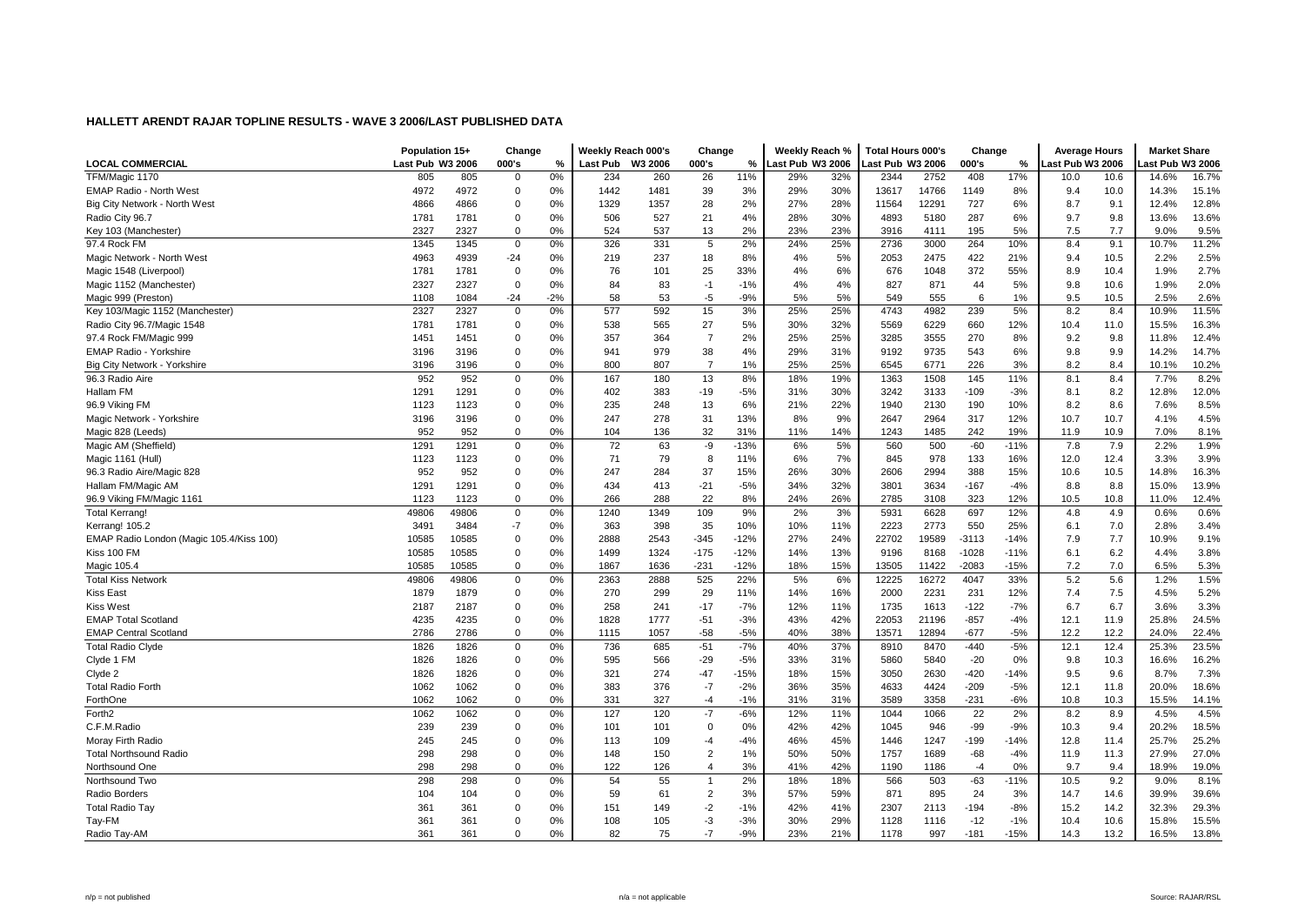|                                      | Population 15+   |       | Change      |       | Weekly Reach 000's |         | Change         |        | Weekly Reach %   |                                               | Total Hours 000's |       | Change |        | <b>Average Hours</b> |      | <b>Market Share</b> |               |
|--------------------------------------|------------------|-------|-------------|-------|--------------------|---------|----------------|--------|------------------|-----------------------------------------------|-------------------|-------|--------|--------|----------------------|------|---------------------|---------------|
| <b>LOCAL COMMERCIAL</b>              | Last Pub W3 2006 |       | 000's       | %     | Last Pub           | W3 2006 | 000's          | %      | Last Pub W3 2006 |                                               | ast Pub W3 2006.  |       | 000's  | %      | Last Pub W3 2006     |      | ast Pub W3 2006     |               |
| West Sound (inc. West FM)            | 382              | 382   | $\Omega$    | 0%    | 167                | 168     |                | 1%     | 44%              | 44%                                           | 1526              | 1565  | 39     | 3%     | 9.2                  | 9.3  | 24.3%               | 24.8%         |
| Downtown Radio (DTR) / Cool FM       | 1351             | 1351  | 0           | 0%    | 478                | 494     | 16             | 3%     | 35%              | 37%                                           | 4957              | 5144  | 187    | 4%     | 10.4                 | 10.4 | 17.4%               | 18.3%         |
| Cool FM                              | 924              | 924   | $\Omega$    | 0%    | 287                | 297     | 10             | 3%     | 31%              | 32%                                           | 2906              | 3118  | 212    | 7%     | 10.1                 | 10.5 | 14.5%               | 15.9%         |
| Downtown Radio (DTR)                 | 1351             | 1351  | $\mathbf 0$ | 0%    | 241                | 252     | 11             | 5%     | 18%              | 19%                                           | 2052              | 2026  | $-26$  | $-1%$  | 8.5                  | 8.0  | 7.2%                | 7.2%          |
| Wave 105 FM                          | 1813             | 1813  | $\Omega$    | 0%    | 339                | 379     | 40             | 12%    | 19%              | 21%                                           | 3149              | 3577  | 428    | 14%    | 9.3                  | 9.4  | 7.5%                | 8.7%          |
| 3FM                                  | 65               | 65    | 0           | 0%    | 17                 | 17      | $\Omega$       | 0%     | 26%              | 26%                                           | 256               | 250   | -6     | $-2%$  | 15.1                 | 14.6 | 15.8%               | 15.4%         |
| <b>Total GCap Media UK</b>           | 49806            | 49806 | 0           | 0%    | 16273              | 16366   | 93             | 1%     | 33%              | 33%                                           | 149688            | 52978 | 3290   | 2%     | 9.2                  | 9.3  | 14.2%               | 14.5%         |
| GCap Media - National Brands Total   | 49806            | 49806 | $\Omega$    | 0%    | 10339              | 10360   | 21             | 0%     | 21%              | 21%                                           | 83586             | 84362 | 776    | 1%     | 8.1                  | 8.1  | 7.9%                | 8.0%          |
| Classic FM                           | 49806            | 49806 | 0           | 0%    | 5832               | 5898    | 66             | 1%     | 12%              | 12%                                           | 44475             | 44524 | 49     | 0%     | 7.6                  | 7.5  | 4.2%                | 4.2%          |
| Capital Disney                       | 49806            | 49806 | $\mathbf 0$ | 0%    | 62                 | 69      | $\overline{7}$ | 11%    | $*9/6$           | $\boldsymbol{^{*0}\!}/_{\!\!0}$               | 349               | 214   | $-135$ | -39%   | 5.6                  | 3.1  | $*9/6$              | $*$ %         |
| Capital Life                         | 49806            | 49806 | 0           | 0%    | 46                 | 79      | 33             | 72%    | $*9/6$           | $\frac{1}{2}$                                 | 199               | 321   | 122    | 61%    | 4.3                  | 4.1  | $*9/6$              | $\frac{1}{2}$ |
| Chill                                | 49806            | 49806 | 0           | 0%    | 115                | 124     | 9              | 8%     | $*9/6$           | $\boldsymbol{^{*0}}\!\mathstrut_{\mathbf{0}}$ | 500               | 573   | 73     | 15%    | 4.3                  | 4.6  | $*9/6$              | 0.1%          |
| Core                                 | 49806            | 49806 | 0           | 0%    | 134                | 128     | -6             | $-4%$  | $*9/6$           | $\boldsymbol{^{*0}}\!\mathstrut_{\mathbf{0}}$ | 615               | 343   | $-272$ | $-44%$ | 4.6                  | 2.7  | 0.1%                | $*9/0$        |
| Fun Radio                            | 49806            | 49806 | $\Omega$    | 0%    | 47                 | 45      | $-2$           | $-4%$  | $*9/6$           | $\frac{1}{2}$                                 | 177               | 343   | 166    | 94%    | 3.7                  | 7.6  | $*$ %               | $*$ %         |
| <b>Planet Rock</b>                   | 49806            | 49806 | $\Omega$    | 0%    | 417                | 422     | 5              | 1%     | 1%               | 1%                                            | 2544              | 3034  | 490    | 19%    | 6.1                  | 7.2  | 0.2%                | 0.3%          |
| Total Choice (UK)                    | 49806            | 49806 | $\mathbf 0$ | 0%    | 567                | 592     | 25             | 4%     | 1%               | 1%                                            | 4296              | 5268  | 972    | 23%    | 7.6                  | 8.9  | 0.4%                | 0.5%          |
| GCap Media Gold Networks UK          | 49806            | 49806 | 0           | 0%    | 1794               | 1796    | $\overline{2}$ | 0%     | 4%               | 4%                                            | 12956             | 14219 | 1263   | 10%    | 7.2                  | 7.9  | 1.2%                | 1.3%          |
| <b>Total Capital Gold Network UK</b> | 49806            | 49806 | 0           | 0%    | 1166               | 1173    | $\overline{7}$ | 1%     | 2%               | 2%                                            | 6874              | 7658  | 784    | 11%    | 5.9                  | 6.5  | 0.7%                | 0.7%          |
| <b>Total Classic Gold Network UK</b> | 49806            | 49806 | $\Omega$    | 0%    | 686                | 690     | $\overline{4}$ | 1%     | 1%               | 1%                                            | 6081              | 6561  | 480    | 8%     | 8.9                  | 9.5  | 0.6%                | 0.6%          |
| <b>Total Century Network (UK)</b>    | 49806            | 49806 | $\Omega$    | 0%    | 1668               | 1618    | $-50$          | $-3%$  | 3%               | 3%                                            | 12114             | 11887 | $-227$ | $-2%$  | 7.3                  | 7.3  | 1.1%                | 1.1%          |
| GCap Media - Local Brands Total      | 38186            | 38231 | 45          | 0%    | 10532              | 10557   | 25             | 0%     | 28%              | 28%                                           | 95825             | 98983 | 3158   | 3%     | 9.1                  | 9.4  | 11.9%               | 12.3%         |
| The One Network                      | 28658            | 28668 | 10          | 0%    | 7418               | 7429    | 11             | 0%     | 26%              | 26%                                           | 63812             | 65477 | 1665   | 3%     | 8.6                  | 8.8  | 10.2%               | 10.6%         |
| Beacon FM                            | 1276             | 1287  | 11          | 1%    | 252                | 258     | 6              | 2%     | 20%              | 20%                                           | 2008              | 2095  | 87     | 4%     | 8.0                  | 8.1  | 7.8%                | 7.7%          |
| 96.4 BRMB                            | 2029             | 2029  | $\mathbf 0$ | 0%    | 519                | 483     | $-36$          | $-7%$  | 26%              | 24%                                           | 4029              | 3740  | $-289$ | $-7%$  | 7.8                  | 7.7  | 8.0%                | 7.7%          |
| The Buzz 97.1 FM                     | 411              | 411   | $\Omega$    | 0%    | 50                 | 52      | $\mathcal{P}$  | 4%     | 12%              | 13%                                           | 221               | 211   | $-10$  | $-5%$  | 4.4                  | 4.1  | 2.5%                | 2.3%          |
| 95.8 Capital Radio                   | 10585            | 10585 | $\mathbf 0$ | 0%    | 1641               | 1461    | $-180$         | $-11%$ | 16%              | 14%                                           | 10299             | 10049 | $-250$ | $-2%$  | 6.3                  | 6.9  | 5.0%                | 4.7%          |
| Champion 103 FM                      | 119              | 119   | $\Omega$    | 0%    | 39                 | 37      | $-2$           | $-5%$  | 33%              | 32%                                           | 525               | 465   | $-60$  | $-11%$ | 13.3                 | 12.4 | 18.9%               | 17.1%         |
| 96.9 Chiltern FM (Bedford)           | 335              | 325   | $-10$       | $-3%$ | 90                 | 92      | $\overline{2}$ | 2%     | 27%              | 28%                                           | 735               | 841   | 106    | 14%    | 8.2                  | 9.2  | 10.9%               | 12.4%         |
| 97.6 Chiltern FM (Dunstable/Luton)   | 682              | 682   | $\mathbf 0$ | 0%    | 187                | 165     | $-22$          | $-12%$ | 27%              | 24%                                           | 1596              | 1439  | $-157$ | $-10%$ | 8.5                  | 8.7  | 11.2%               | 10.4%         |
| Coast 96.3                           | 235              | 235   | $\mathbf 0$ | 0%    | 43                 | 47      | $\overline{4}$ | 9%     | 18%              | 20%                                           | 386               | 399   | 13     | 3%     | 9.1                  | 8.4  | 8.2%                | 8.2%          |
| 2CR FM                               | 577              | 577   | 0           | 0%    | 139                | 149     | 10             | 7%     | 24%              | 26%                                           | 1198              | 1563  | 365    | 30%    | 8.6                  | 10.5 | 8.4%                | 11.6%         |
| Essex FM (inc. Ten-17 101.7FM)       | 1159             | 1159  | $\mathbf 0$ | 0%    | 289                | 282     | $-7$           | $-2%$  | 25%              | 24%                                           | 2879              | 3014  | 135    | 5%     | 10.0                 | 10.7 | 11.0%               | 11.3%         |
| <b>FOX FM</b>                        | 575              | 575   | $\mathbf 0$ | 0%    | 178                | 186     | 8              | 4%     | 31%              | 32%                                           | 1683              | 1793  | 110    | 7%     | 9.5                  | 9.7  | 13.0%               | 13.9%         |
| 102.7 Hereward FM                    | 376              | 376   | 0           | 0%    | 105                | 101     | -4             | $-4%$  | 28%              | 27%                                           | 731               | 788   | 57     | 8%     | 7.0                  | 7.8  | 8.6%                | 9.6%          |
| FM 103 Horizon                       | 227              | 227   | $\mathbf 0$ | 0%    | 60                 | 63      | 3              | 5%     | 27%              | 28%                                           | 451               | 554   | 103    | 23%    | 7.5                  | 8.8  | 10.2%               | 11.7%         |
| Gemini FM Total                      | 508              | 508   | $\Omega$    | 0%    | 157                | 159     | $\overline{2}$ | 1%     | 31%              | 31%                                           | 1795              | 1895  | 100    | 6%     | 11.5                 | 11.9 | 15.7%               | 16.5%         |
| Gemini East                          | 286              | 286   | $\Omega$    | 0%    | 84                 | 87      | 3              | 4%     | 29%              | 30%                                           | 900               | 1039  | 139    | 15%    | 10.7                 | 12.0 | 13.8%               | 15.8%         |
| Gemini West                          | 222              | 222   | $\Omega$    | 0%    | 73                 | 72      | $-1$           | $-1%$  | 33%              | 32%                                           | 896               | 856   | $-40$  | $-4%$  | 12.3                 | 11.9 | 18.1%               | 17.5%         |
| <b>GWR FM</b>                        | 1323             | 1319  | $-4$        | 0%    | 390                | 389     | $-1$           | 0%     | 30%              | 29%                                           | 3971              | 4115  | 144    | 4%     | 10.2                 | 10.6 | 14.3%               | 14.0%         |
| Invicta FM                           | 1140             | 1140  | 0           | 0%    | 360                | 375     | 15             | 4%     | 32%              | 33%                                           | 3668              | 3985  | 317    | 9%     | 10.2                 | 10.6 | 12.4%               | 13.6%         |
| Lantern FM 96.2 and 97.3             | 130              | 130   | 0           | 0%    | 52                 | 53      | $\mathbf{1}$   | 2%     | 40%              | 41%                                           | 551               | 611   | 60     | 11%    | 10.6                 | 11.5 | 18.0%               | 18.3%         |
| 105.4 Leicester Sound FM             | 615              | 615   | $\mathbf 0$ | 0%    | 135                | 139     | $\overline{4}$ | 3%     | 22%              | 23%                                           | 986               | 1049  | 63     | 6%     | 7.3                  | 7.5  | 7.7%                | 8.5%          |
| Mercia FM                            | 664              | 664   | $\Omega$    | 0%    | 154                | 168     | 14             | 9%     | 23%              | 25%                                           | 1246              | 1383  | 137    | 11%    | 8.1                  | 8.2  | 9.2%                | 10.1%         |
| Mercury FM (Herts)                   | 312              | 317   | 5           | 2%    | 32                 | 35      | 3              | 9%     | 10%              | 11%                                           | 174               | 194   | 20     | 11%    | 5.4                  | 5.6  | 2.6%                | 2.7%          |
| Mercury FM (Surrey & Sussex)         | 418              | 418   | $\mathbf 0$ | 0%    | 76                 | 76      | $\mathbf 0$    | 0%     | 18%              | 18%                                           | 737               | 718   | $-19$  | $-3%$  | 9.7                  | 9.5  | 8.1%                | 7.8%          |
| MFM 103.4                            | 364              | 364   | 0           | 0%    | 66                 | 74      | 8              | 12%    | 18%              | 20%                                           | 752               | 610   | $-142$ | $-19%$ | 11.4                 | 8.2  | 9.8%                | 8.2%          |
| Northants 96                         | 494              | 494   | $\Omega$    | 0%    | 134                | 121     | $-13$          | $-10%$ | 27%              | 25%                                           | 1281              | 963   | $-318$ | $-25%$ | 9.6                  | 7.9  | 11.7%               | 9.3%          |
| Orchard FM                           | 335              | 335   | 0           | 0%    | 120                | 129     | 9              | 8%     | 36%              | 38%                                           | 1409              | 1525  | 116    | 8%     | 11.7                 | 11.8 | 15.3%               | 18.0%         |
| 97 FM Plymouth Sound                 | 328              | 328   | $\Omega$    | 0%    | 111                | 113     | $\overline{2}$ | 2%     | 34%              | 34%                                           | 888               | 925   | 37     | 4%     | 8.0                  | 8.2  | 11.8%               | 13.4%         |
| 103.2 Power FM                       | 1088             | 1088  | $\Omega$    | 0%    | 222                | 260     | 38             | 17%    | 20%              | 24%                                           | 1558              | 1915  | 357    | 23%    | 7.0                  | 7.4  | 6.4%                | 7.8%          |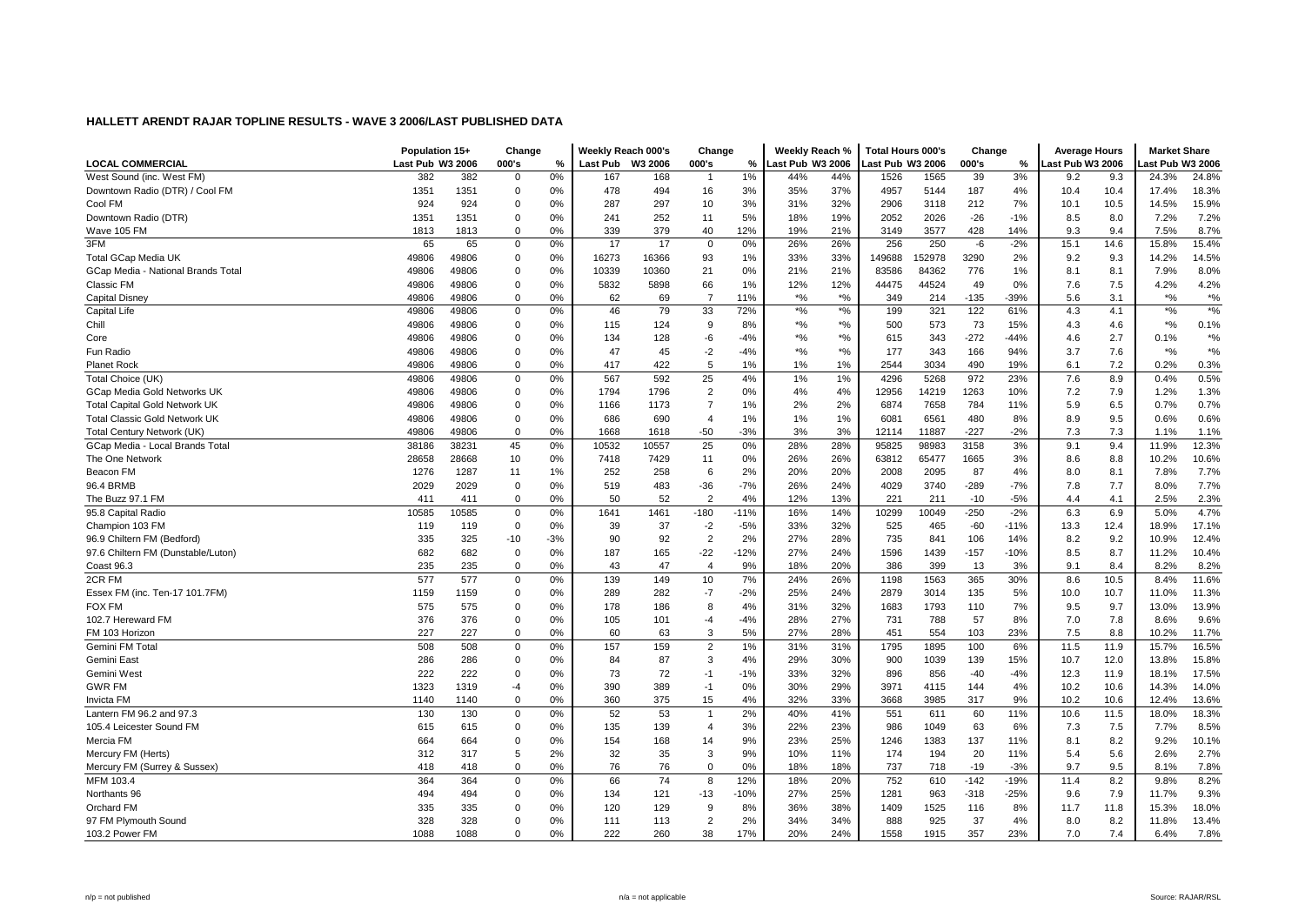|                                                     | Population 15+   |       | Change         |       | Weekly Reach 000's |         | Change         |        | Weekly Reach %   |     | <b>Total Hours 000's</b> |                | Change         |        | <b>Average Hours</b> |      | <b>Market Share</b> |       |
|-----------------------------------------------------|------------------|-------|----------------|-------|--------------------|---------|----------------|--------|------------------|-----|--------------------------|----------------|----------------|--------|----------------------|------|---------------------|-------|
| <b>LOCAL COMMERCIAL</b>                             | Last Pub W3 2006 |       | 000's          | %     | Last Pub           | W3 2006 | 000's          | %      | Last Pub W3 2006 |     | ast Pub W3 2006          |                | 000's          | %      | ast Pub W3 2006      |      | ast Pub W3 2006     |       |
| Q103                                                | 379              | 385   | 6              | 2%    | 90                 | 104     | 14             | 16%    | 24%              | 27% | 448                      | 625            | 177            | 40%    | 5.0                  | 6.0  | 5.7%                | 7.9%  |
| Radio Broadland                                     | 623              | 623   | $\mathbf 0$    | 0%    | 204                | 206     | $\overline{2}$ | 1%     | 33%              | 33% | 2101                     | 2050           | $-51$          | $-2%$  | 10.3                 | 10.0 | 14.0%               | 14.4% |
| RAM FM                                              | 585              | 582   | -3             | $-1%$ | 120                | 124     | $\overline{4}$ | 3%     | 21%              | 21% | 1137                     | 959            | $-178$         | $-16%$ | 9.5                  | 7.7  | 9.2%                | 7.5%  |
| Red Dragon FM                                       | 929              | 929   | 0              | 0%    | 277                | 303     | 26             | 9%     | 30%              | 33% | 2760                     | 2463           | $-297$         | $-11%$ | 10.0                 | 8.1  | 13.5%               | 11.9% |
| 102.4 Severn Sound FM                               | 378              | 378   | $\Omega$       | 0%    | 93                 | 104     | 11             | 12%    | 25%              | 27% | 847                      | 810            | $-37$          | $-4%$  | 9.1                  | 7.8  | 9.7%                | 9.1%  |
| <b>SGR FM Total</b>                                 | 625              | 625   | $\mathbf 0$    | 0%    | 184                | 197     | 13             | 7%     | 29%              | 31% | 1670                     | 1779           | 109            | 7%     | 9.1                  | 9.0  | 10.9%               | 11.3% |
| <b>SGR FM</b>                                       | 513              | 513   | $\mathbf 0$    | 0%    | 135                | 139     | $\overline{4}$ | 3%     | 26%              | 27% | 1273                     | 1137           | $-136$         | $-11%$ | 9.4                  | 8.2  | 10.0%               | 8.9%  |
| <b>SGR Colchester</b>                               | 162              | 162   | $\mathbf 0$    | 0%    | 52                 | 52      | $\Omega$       | 0%     | 32%              | 32% | 529                      | 484            | $-45$          | $-9%$  | 10.1                 | 9.3  | 13.9%               | 13.0% |
| Southern FM                                         | 954              | 954   | $\Omega$       | 0%    | 325                | 322     | -3             | $-1%$  | 34%              | 34% | 3142                     | 3060           | $-82$          | $-3%$  | 9.7                  | 9.5  | 14.2%               | 14.4% |
| South Hams Radio                                    | 68               | 68    | $\mathbf 0$    | 0%    | 15                 | 14      | $-1$           | $-7%$  | 22%              | 21% | 157                      | 126            | $-31$          | $-20%$ | 10.4                 | 8.9  | 10.3%               | 8.0%  |
| 2-TEN FM                                            | 685              | 692   | $\overline{7}$ | 1%    | 239                | 248     | 9              | 4%     | 35%              | 36% | 1750                     | 1743           | $-7$           | 0%     | 7.3                  | 7.0  | 11.3%               | 12.0% |
| 96 Trent FM                                         | 1084             | 1084  | $\mathbf 0$    | 0%    | 325                | 309     | $-16$          | $-5%$  | 30%              | 28% | 3385                     | 3497           | 112            | 3%     | 10.4                 | 11.3 | 13.3%               | 14.5% |
| Wyvern FM                                           | 480              | 480   | $\mathbf 0$    | 0%    | 99                 | 100     | $\overline{1}$ | 1%     | 21%              | 21% | 691                      | 833            | 142            | 21%    | 7.0                  | 8.3  | 6.6%                | 8.0%  |
| GCap Media Gold Networks Combined                   | 28387            | 28391 | $\overline{4}$ | 0%    | 1350               | 1372    | 22             | 2%     | 5%               | 5%  | 10120                    | 11262          | 1142           | 11%    | 7.5                  | 8.2  | 1.7%                | 1.9%  |
| Capital Gold Network                                | 18503            | 18497 | -6             | 0%    | 893                | 908     | 15             | 2%     | 5%               | 5%  | 5410                     | 6273           | 863            | 16%    | 6.1                  | 6.9  | 1.4%                | 1.6%  |
| Capital Gold Birmingham                             | 2029             | 2029  | $\mathbf 0$    | 0%    | 51                 | 64      | 13             | 25%    | 3%               | 3%  | 416                      | 715            | 299            | 72%    | 8.1                  | 11.2 | 0.8%                | 1.5%  |
| Capital Gold Hampshire                              | 1088             | 1088  | $\mathbf 0$    | 0%    | 40                 | 35      | -5             | $-13%$ | 4%               | 3%  | 474                      | 521            | 47             | 10%    | 11.8                 | 14.9 | 1.9%                | 2.1%  |
| Capital Gold Kent                                   | 1140             | 1140  | $\mathbf 0$    | 0%    | 26                 | 36      | 10             | 38%    | 2%               | 3%  | 199                      | 304            | 105            | 53%    | 7.6                  | 8.5  | 0.7%                | 1.0%  |
| Capital Gold London                                 | 10585            | 10585 | $\mathbf 0$    | 0%    | 590                | 706     | 116            | 20%    | 6%               | 7%  | 2676                     | 3652           | 976            | 36%    | 4.5                  | 5.2  | 1.3%                | 1.7%  |
| Capital Gold Manchester                             | 2299             | 2293  | -6             | 0%    | 65                 | 63      | $-2$           | $-3%$  | 3%               | 3%  | 656                      | 544            | $-112$         | $-17%$ | 10.0                 | 8.7  | 1.5%                | 1.3%  |
| <b>Capital Gold Sussex</b>                          | 954              | 954   | $\mathbf 0$    | 0%    | 45                 | 44      | $-1$           | $-2%$  | 5%               | 5%  | 492                      | 430            | $-62$          | $-13%$ | 11.0                 | 9.7  | 2.2%                | 2.0%  |
| Capital Gold South East Wales                       | 929              | 929   | $\mathbf 0$    | 0%    | 31                 | 34      | 3              | 10%    | 3%               | 4%  | 268                      | 480            | 212            | 79%    | 8.5                  | 14.2 | 1.3%                | 2.3%  |
| <b>Classic Gold Network</b>                         | 12791            | 12801 | 10             | 0%    | 463                | 471     | 8              | 2%     | 4%               | 4%  | 4710                     | 4989           | 279            | 6%     | 10.2                 | 10.6 | 1.7%                | 1.8%  |
| Classic Gold Amber Total                            | 1116             | 1116  | $\mathbf 0$    | 0%    | 43                 | 42      | $-1$           | $-2%$  | 4%               | 4%  | 563                      | 503            | $-60$          | $-11%$ | 13.0                 | 11.9 | 2.1%                | 1.9%  |
| Classic Gold Amber (Norfolk)                        | n/p              | 623   | n/a            | n/a   | n/p                | 23      | n/a            | n/a    | n/p              | 4%  | n/p                      | 295            | n/a            | n/a    | n/p                  | 12.8 | n/p                 | 2.1%  |
| Classic Gold Amber (Suffolk)                        | n/p              | 513   | n/a            | n/a   | n/p                | 20      | n/a            | n/a    | n/p              | 4%  | n/p                      | 217            | n/a            | n/a    | n/p                  | 10.8 | n/p                 | 1.7%  |
| Classic Gold Bedford (792)                          | 605              | 605   | $\mathbf 0$    | 0%    | 19                 | 15      | $-4$           | $-21%$ | 3%               | 2%  | 202                      | 207            | 5              | 2%     | 10.6                 | 13.9 | 1.7%                | 1.7%  |
| Classic Gold Berkshire (1431/1485)                  | 685              | 692   | $\overline{7}$ | 1%    | 20                 | 23      | 3              | 15%    | 3%               | 3%  | 179                      | 166            | $-13$          | $-7%$  | 8.9                  | 7.2  | 1.2%                | 1.1%  |
| Classic Gold Bristol/Bath/Wiltshire (1260/936/1161) | 1323             | 1319  | $-4$           | 0%    | 61                 | 67      | 6              | 10%    | 5%               | 5%  | 665                      | 1113           | 448            | 67%    | 10.9                 | 16.5 | 2.4%                | 3.8%  |
| Classic Gold Coventry (1359)                        | 664              | 664   | $\Omega$       | 0%    | 25                 | 22      | -3             | $-12%$ | 4%               | 3%  | 217                      | 274            | 57             | 26%    | 8.8                  | 12.3 | 1.6%                | 2.0%  |
| Classic Gold Crawley (1521)                         | 418              | 418   | $\mathbf 0$    | 0%    | $\overline{4}$     | 3       | $-1$           | $-25%$ | 1%               | 1%  | 21                       | $\overline{7}$ | $-14$          | $-67%$ | 5.9                  | 2.7  | 0.2%                | 0.1%  |
| Classic Gold Derby (GEM)                            | 585              | 582   | $-3$           | $-1%$ | 19                 | 30      | 11             | 58%    | 3%               | 5%  | 178                      | 300            | 122            | 69%    | 9.2                  | 9.9  | 1.4%                | 2.3%  |
| Classic Gold Devon (666/954)                        | 508              | 508   | $\pmb{0}$      | 0%    | 23                 | 29      | 6              | 26%    | 5%               | 6%  | 267                      | 227            | $-40$          | $-15%$ | 11.5                 | 7.9  | 2.4%                | 2.0%  |
| Classic Gold Dorset (828)                           | 577              | 577   | $\mathbf 0$    | 0%    | 25                 | 23      | $-2$           | $-8%$  | 4%               | 4%  | 227                      | 198            | $-29$          | $-13%$ | 9.2                  | 8.7  | 1.6%                | 1.5%  |
| Classic Gold Essex (1359/1431)                      | 1159             | 1159  | $\mathbf 0$    | 0%    | 14                 | 18      | $\overline{4}$ | 29%    | 1%               | 2%  | 183                      | 188            | 5              | 3%     | 13.1                 | 10.3 | 0.7%                | 0.7%  |
| Classic Gold Gloucester (774)                       | 378              | 378   | $\mathbf 0$    | 0%    | 17                 | 15      | $-2$           | $-12%$ | 5%               | 4%  | 166                      | 83             | $-83$          | $-50%$ | 9.7                  | 5.4  | 1.9%                | 0.9%  |
| Classic Gold Luton (828)                            | 997              | 997   | $\mathbf 0$    | 0%    | 34                 | 36      | $\overline{2}$ | 6%     | 3%               | 4%  | 181                      | 185            | $\overline{4}$ | 2%     | 5.4                  | 5.1  | 0.9%                | 0.9%  |
| Classic Gold Marcher (1260)                         | 364              | 364   | $\Omega$       | 0%    | 25                 | 23      | $-2$           | $-8%$  | 7%               | 6%  | 291                      | 231            | $-60$          | $-21%$ | 11.8                 | 10.2 | 3.8%                | 3.1%  |
| Classic Gold Northampton (1557)                     | 494              | 494   | $\mathbf 0$    | 0%    | 20                 | 19      | $-1$           | $-5%$  | 4%               | 4%  | 176                      | 167            | -9             | $-5%$  | 8.9                  | 8.9  | 1.6%                | 1.6%  |
| Classic Gold Nottingham (GEM)                       | 1084             | 1084  | $\Omega$       | 0%    | 31                 | 44      | 13             | 42%    | 3%               | 4%  | 330                      | 433            | 103            | 31%    | 10.7                 | 9.8  | 1.3%                | 1.8%  |
| Classic Gold Peterborough (1332)                    | 548              | 548   | 0              | 0%    | 42                 | 42      | $\mathbf 0$    | 0%     | 8%               | 8%  | 448                      | 440            | -8             | $-2%$  | 10.6                 | 10.6 | 3.6%                | 3.5%  |
| Classic Gold Plymouth (1152)                        | 328              | 328   | $\mathbf 0$    | 0%    | 11                 | 8       | -3             | $-27%$ | 3%               | 2%  | 144                      | 90             | $-54$          | -38%   | 13.4                 | 11.8 | 1.9%                | 1.3%  |
| Classic Gold Wolverhampton (990/1017)               | 1276             | 1287  | 11             | 1%    | 39                 | 30      | -9             | $-23%$ | 3%               | 2%  | 328                      | 320            | -8             | $-2%$  | 8.5                  | 10.8 | 1.3%                | 1.2%  |
| The Century Network                                 | 8249             | 8253  | $\overline{4}$ | 0%    | 1487               | 1437    | $-50$          | $-3%$  | 18%              | 17% | 11144                    | 10971          | $-173$         | $-2%$  | 7.5                  | 7.6  | 7.0%                | 6.7%  |
| 105.4 Century FM                                    | 5144             | 5144  | $\mathbf 0$    | 0%    | 751                | 690     | $-61$          | $-8%$  | 15%              | 13% | 5592                     | 4625           | $-967$         | $-17%$ | 7.5                  | 6.7  | 5.5%                | 4.4%  |
| 100-102 Century FM                                  | 2135             | 2140  | 5              | 0%    | 533                | 511     | $-22$          | $-4%$  | 25%              | 24% | 4214                     | 4546           | 332            | 8%     | 7.9                  | 8.9  | 10.9%               | 11.6% |
| 100-102 Century FM North                            | 1394             | 1398  | $\overline{4}$ | 0%    | 303                | 287     | $-16$          | $-5%$  | 22%              | 21% | 2251                     | 2616           | 365            | 16%    | 7.4                  | 9.1  | 9.3%                | 10.9% |
| 100-102 Century FM South                            | 799              | 799   | 0              | 0%    | 247                | 243     | -4             | $-2%$  | 31%              | 30% | 2072                     | 2112           | 40             | 2%     | 8.4                  | 8.7  | 13.1%               | 12.9% |
| Ocean                                               | 970              | 970   | $\mathbf 0$    | 0%    | 166                | 198     | 32             | 19%    | 17%              | 20% | 1167                     | 1399           | 232            | 20%    | 7.0                  | 7.0  | 5.4%                | 6.4%  |
| Choice FM London                                    | 10585            | 10585 | $\Omega$       | 0%    | 493                | 474     | $-19$          | $-4%$  | 5%               | 4%  | 3915                     | 4548           | 633            | 16%    | 7.9                  | 9.6  | 1.9%                | 2.1%  |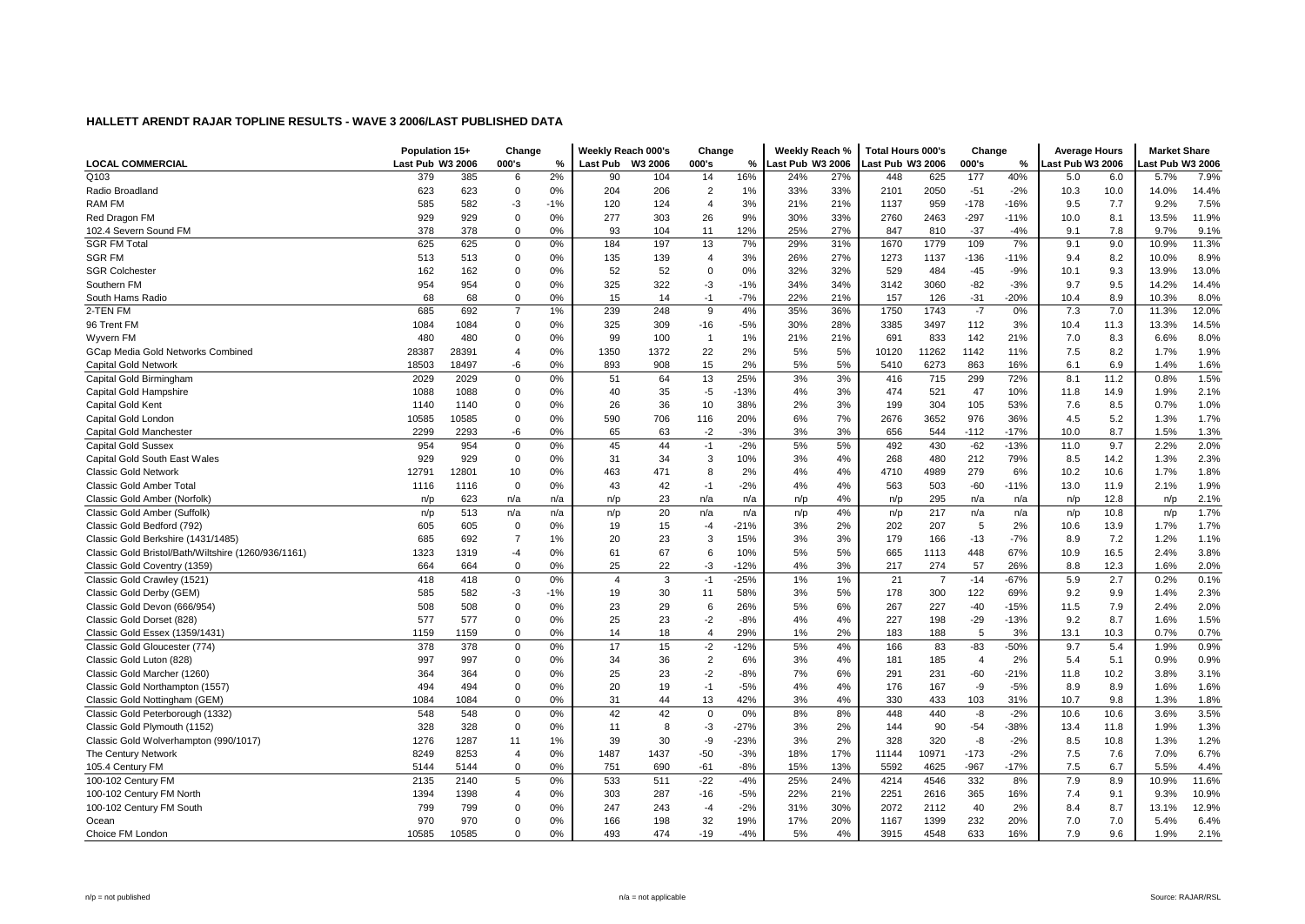|                                                                 | Population 15+   |       | Change         |       | Weekly Reach 000's |         | Change         |        | Weekly Reach %   |     | <b>Total Hours 000's</b> |       | Change         |        | <b>Average Hours</b> |      | <b>Market Share</b> |       |
|-----------------------------------------------------------------|------------------|-------|----------------|-------|--------------------|---------|----------------|--------|------------------|-----|--------------------------|-------|----------------|--------|----------------------|------|---------------------|-------|
| <b>LOCAL COMMERCIAL</b>                                         | Last Pub W3 2006 |       | 000's          | %     | <b>Last Pub</b>    | W3 2006 | 000's          | %      | Last Pub W3 2006 |     | ast Pub W3 2006          |       | 000's          | %      | Last Pub W3 2006     |      | ast Pub W3 2006     |       |
| Total XFM (UK)                                                  | 49806            | 49806 | 0              | 0%    | 1075               | 1133    | 58             | 5%     | 2%               | 2%  | 8532                     | 8099  | $-433$         | $-5%$  | 7.9                  | 7.2  | 0.8%                | 0.8%  |
| <b>XFM 104.9</b>                                                | 10585            | 10585 | $\mathbf 0$    | 0%    | 548                | 551     | 3              | 1%     | 5%               | 5%  | 4864                     | 3383  | $-1481$        | $-30%$ | 8.9                  | 6.1  | 2.3%                | 1.6%  |
| <b>XFM Mancheste</b>                                            | n/p              | 2742  | n/a            | n/a   | n/p                | 85      | n/a            | n/a    | n/p              | 3%  | n/p                      | 564   | n/a            | n/a    | n/p                  | 6.7  | n/p                 | 1.1%  |
| <b>XFM Scotland</b>                                             | 2657             | 2657  | $\mathbf 0$    | 0%    | 305                | 308     | 3              | 1%     | 11%              | 12% | 2289                     | 2574  | 285            | 12%    | 7.5                  | 8.4  | 4.2%                | 4.6%  |
| <b>XFM Scotland (East)</b>                                      | 1140             | 1146  | 6              | 1%    | 143                | 143     | $\mathbf 0$    | 0%     | 13%              | 12% | 1034                     | 1193  | 159            | 15%    | 7.2                  | 8.3  | 4.2%                | 4.7%  |
| <b>XFM Scotland (West)</b>                                      | 1667             | 1667  | 0              | 0%    | 180                | 182     | $\overline{2}$ | 1%     | 11%              | 11% | 1394                     | 1588  | 194            | 14%    | 7.8                  | 8.7  | 4.3%                | 4.7%  |
| <b>Total GMG Radio</b>                                          | 49806            | 49806 | 0              | 0%    | 3043               | 3098    | 55             | 2%     | 6%               | 6%  | 28817                    | 29235 | 418            | 1%     | 9.5                  | 9.4  | 2.8%                | 2.7%  |
| Total Real Radio Network (UK)                                   | 49806            | 49806 | 0              | 0%    | 1639               | 1639    | $\mathbf 0$    | 0%     | 3%               | 3%  | 16509                    | 18081 | 1572           | 10%    | 10.1                 | 11.0 | 1.6%                | 1.7%  |
| Real Radio (Scotland/Wales/Yorkshire)                           | 7022             | 7022  | $\mathbf 0$    | 0%    | 1458               | 1456    | $-2$           | 0%     | 21%              | 21% | 15318                    | 16878 | 1560           | 10%    | 10.5                 | 11.6 | 10.7%               | 11.6% |
| Real Radio (Scotland)                                           | 2657             | 2657  | $\mathbf 0$    | 0%    | 723                | 736     | 13             | 2%     | 27%              | 28% | 8452                     | 9394  | 942            | 11%    | 11.7                 | 12.8 | 15.5%               | 16.9% |
| Real Radio (Wales)                                              | 1661             | 1661  | 0              | 0%    | 338                | 342     | $\overline{4}$ | 1%     | 20%              | 21% | 3391                     | 3524  | 133            | 4%     | 10.0                 | 10.3 | 9.5%                | 9.7%  |
| Real Radio (Yorkshire)                                          | 2704             | 2704  | 0              | 0%    | 397                | 378     | $-19$          | $-5%$  | 15%              | 14% | 3475                     | 3960  | 485            | 14%    | 8.8                  | 10.5 | 6.7%                | 7.5%  |
| Total Smooth Network (UK)                                       | 49806            | 49806 | 0              | 0%    | 1488               | 1440    | $-48$          | $-3%$  | 3%               | 3%  | 12820                    | 9021  | -3799          | $-30%$ | 8.6                  | 6.3  | 1.2%                | 0.8%  |
| Smooth FM (London/North West)                                   | 16008            | 16008 | $\mathbf 0$    | 0%    | 1207               | 1131    | $-76$          | $-6%$  | 8%               | 7%  | 11375                    | 7911  | $-3464$        | $-30%$ | 9.4                  | 7.0  | 3.6%                | 2.4%  |
| Smooth FM (London)                                              | 10585            | 10585 | $\mathbf 0$    | 0%    | 537                | 445     | $-92$          | $-17%$ | 5%               | 4%  | 4378                     | 2222  | $-2156$        | $-49%$ | 8.2                  | 5.0  | 2.1%                | 1.0%  |
| Smooth FM (North West)                                          | 5424             | 5424  | 0              | 0%    | 670                | 687     | 17             | 3%     | 12%              | 13% | 6997                     | 5689  | $-1308$        | $-19%$ | 10.4                 | 8.3  | 6.5%                | 5.1%  |
| <b>Hertbeat FM</b>                                              | 193              | 193   | 0              | 0%    | 21                 | 22      | $\overline{1}$ | 5%     | 11%              | 11% | 91                       | 120   | 29             | 32%    | 4.3                  | 5.5  | 2.4%                | 3.2%  |
| Kingdom FM                                                      | 287              | 287   | 0              | 0%    | 81                 | 82      | $\overline{1}$ | 1%     | 28%              | 29% | 779                      | 876   | 97             | 12%    | 9.6                  | 10.7 | 12.7%               | 13.1% |
| kmfm Group                                                      | 934              | 974   | 40             | 4%    | 138                | 166     | 28             | 20%    | 15%              | 17% | 1406                     | 1267  | $-139$         | $-10%$ | 10.2                 | 7.6  | 5.8%                | 5.1%  |
| Lincs FM Group                                                  | 1772             | 1772  | $\mathbf 0$    | 0%    | 582                | 548     | $-34$          | $-6%$  | 33%              | 31% | 6922                     | 6139  | $-783$         | $-11%$ | 11.9                 | 11.2 | 17.5%               | 15.9% |
| <b>Lincs FM 102.2</b>                                           | 821              | 821   | $\mathbf 0$    | 0%    | 351                | 337     | $-14$          | $-4%$  | 43%              | 41% | 4539                     | 4073  | $-466$         | $-10%$ | 12.9                 | 12.1 | 22.4%               | 20.5% |
| South & West Yorkshire (Lincs FM Group)                         | 806              | 806   | 0              | 0%    | 201                | 186     | $-15$          | $-7%$  | 25%              | 23% | 2037                     | 1842  | $-195$         | $-10%$ | 10.1                 | 9.9  | 12.7%               | 11.8% |
| Dearne FM                                                       | 198              | 198   | 0              | 0%    | 66                 | 64      | $-2$           | $-3%$  | 33%              | 32% | 642                      | 651   | 9              | 1%     | 9.8                  | 10.2 | 17.0%               | 16.5% |
| <b>Ridings FM</b>                                               | 267              | 267   | $\mathbf 0$    | 0%    | 47                 | 45      | $-2$           | $-4%$  | 18%              | 17% | 448                      | 453   | -5             | 1%     | 9.4                  | 10.0 | 8.2%                | 8.4%  |
| <b>Trax FM</b>                                                  | 341              | 341   | $\mathbf 0$    | 0%    | 84                 | 84      | $\mathbf 0$    | 0%     | 25%              | 25% | 808                      | 779   | $-29$          | $-4%$  | 9.6                  | 9.3  | 11.3%               | 11.4% |
| <b>Fosseway Radio</b>                                           | 146              | 146   | $\mathbf 0$    | 0%    | 26                 | 26      | $\Omega$       | 0%     | 18%              | 18% | 196                      | 190   | $-6$           | $-3%$  | 7.6                  | 7.5  | 6.8%                | 6.4%  |
| Lite FM                                                         | 181              | 181   | 0              | 0%    | 33                 | 32      | $-1$           | $-3%$  | 18%              | 18% | 238                      | 265   | 27             | 11%    | 7.3                  | 8.2  | 6.4%                | 6.7%  |
| The Local Radio Company Group Total                             | 4337             | 4336  | $-1$           | 0%    | 879                | 900     | 21             | 2%     | 20%              | 21% | 7206                     | 6776  | $-430$         | $-6%$  | 8.2                  | 7.5  | 7.8%                | 7.4%  |
| Alpha 103.2                                                     | 128              | 128   | 0              | 0%    | 27                 | 25      | $-2$           | $-7%$  | 21%              | 20% | 221                      | 194   | $-27$          | $-12%$ | 8.1                  | 7.7  | 9.9%                | 8.5%  |
| 107.8 Arrow FM for Hastings                                     | 111              | 111   | $\mathbf 0$    | 0%    | 19                 | 18      | $-1$           | $-5%$  | 17%              | 17% | 176                      | 163   | $-13$          | $-7%$  | 9.4                  | 8.8  | 5.6%                | 5.2%  |
| <b>Bath FM</b>                                                  | 86               | 86    | $\mathbf 0$    | 0%    | 17                 | 18      | $\overline{1}$ | 6%     | 20%              | 20% | 102                      | 91    | $-11$          | $-11%$ | 6.0                  | 5.2  | 6.1%                | 5.4%  |
| 2BR                                                             | 202              | 202   | $\mathbf 0$    | 0%    | 54                 | 54      | $\Omega$       | 0%     | 27%              | 27% | 637                      | 642   | -5             | 1%     | 11.9                 | 11.8 | 14.1%               | 13.5% |
| <b>Central FM</b>                                               | 189              | 189   | $\mathbf 0$    | 0%    | 45                 | 42      | $-3$           | $-7%$  | 24%              | 22% | 330                      | 268   | $-62$          | $-19%$ | 7.3                  | 6.4  | 8.4%                | 7.0%  |
| 107.9 Dune FM                                                   | 216              | 216   | 0              | $0\%$ | 29                 | 25      | -4             | $-14%$ | 14%              | 12% | 190                      | 151   | $-39$          | $-21%$ | 6.5                  | 6.1  | 4.3%                | 3.5%  |
| Durham FM                                                       | 247              | 247   | $\mathbf 0$    | 0%    | 21                 | 23      | $\overline{2}$ | 10%    | 9%               | 9%  | 104                      | 165   | 61             | 59%    | 4.9                  | 7.1  | 2.3%                | 3.6%  |
| Fire 107.6 FM                                                   | 280              | 280   | 0              | 0%    | 35                 | 32      | -3             | $-9%$  | 13%              | 11% | 234                      | 214   | $-20$          | $-9%$  | 6.6                  | 6.7  | 3.4%                | 3.2%  |
| Huddersfield's Home 107.9                                       | 183              | 183   | $\mathbf 0$    | 0%    | 19                 | 19      | $\mathbf 0$    | 0%     | 10%              | 10% | 167                      | 143   | $-24$          | $-14%$ | 8.8                  | 7.4  | 5.0%                | 4.2%  |
| <b>IOW Radio</b>                                                | 119              | 119   | $\mathbf 0$    | 0%    | 43                 | 43      | $\Omega$       | 0%     | 36%              | 36% | 406                      | 398   | $-8$           | $-2%$  | 9.5                  | 9.2  | 15.0%               | 14.3% |
| <b>Ivel FM</b>                                                  | 133              | 133   | $\mathbf 0$    | 0%    | 28                 | 25      | $-3$           | $-11%$ | 21%              | 19% | 303                      | 244   | $-59$          | $-19%$ | 10.8                 | 9.6  | 8.6%                | 7.1%  |
| Merseyside's 106.7 The Rocket                                   | 207              | 209   | $\overline{2}$ | 1%    | 12                 | 13      | $\overline{1}$ | 8%     | 6%               | 6%  | 151                      | 160   | 9              | 6%     | 13.1                 | 12.8 | 3.8%                | 3.9%  |
| Minster FM (inc. Yorkshire Coast Radio-Scarborough/Bridlington) | 428              | 428   | 0              | 0%    | 114                | 113     | $-1$           | $-1%$  | 27%              | 26% | 1054                     | 1011  | $-43$          | $-4%$  | 9.2                  | 9.0  | 10.8%               | 11.4% |
| <b>Total Mix</b>                                                | 247              | 246   | $-1$           | 0%    | 57                 | 57      | $\Omega$       | 0%     | 23%              | 23% | 468                      | 474   | 6              | 1%     | 8.3                  | 8.4  | 9.7%                | 10.0% |
| <b>Mix 96</b>                                                   | 130              | 130   | 0              | 0%    | 36                 | 37      | $\overline{1}$ | 3%     | 28%              | 29% | 309                      | 316   | $\overline{7}$ | 2%     | 8.6                  | 8.5  | 11.0%               | 11.4% |
| <b>Mix 107</b>                                                  | 117              | 117   | $\mathbf 0$    | 0%    | 21                 | 19      | $-2$           | $-10%$ | 18%              | 16% | 159                      | 158   | $-1$           | $-1%$  | 7.7                  | 8.2  | 7.8%                | 7.9%  |
| 107.4 The Quay                                                  | 282              | 282   | $\mathbf 0$    | 0%    | 34                 | 35      | $\overline{1}$ | 3%     | 12%              | 12% | 141                      | 150   | -9             | 6%     | 4.1                  | 4.4  | 2.2%                | 2.4%  |
| 106.9 Silk FM                                                   | 167              | 167   | $\mathbf 0$    | 0%    | 31                 | 33      | $\overline{2}$ | 6%     | 18%              | 20% | 282                      | 287   | 5              | 2%     | 9.2                  | 8.7  | 7.2%                | 7.7%  |
| 107.5 Sovereign Radio                                           | 154              | 154   | 0              | 0%    | 28                 | 30      | $\overline{2}$ | 7%     | 18%              | 19% | 186                      | 212   | 26             | 14%    | 6.7                  | 7.1  | 4.8%                | 5.8%  |
| Spire FM                                                        | 100              | 100   | 0              | 0%    | 39                 | 40      | $\overline{1}$ | 3%     | 40%              | 40% | 402                      | 391   | $-11$          | $-3%$  | 10.2                 | 9.8  | 17.1%               | 17.0% |
| Spirit FM                                                       | 177              | 177   | $\mathbf 0$    | 0%    | 32                 | 35      | 3              | 9%     | 18%              | 20% | 311                      | 334   | 23             | 7%     | 9.6                  | 9.6  | 8.1%                | 9.1%  |
| 97.2 Stray FM                                                   | 145              | 143   | $-2$           | $-1%$ | 51                 | 51      | $\Omega$       | 0%     | 36%              | 35% | 381                      | 359   | $-22$          | $-6%$  | 7.4                  | 7.1  | 12.3%               | 11.2% |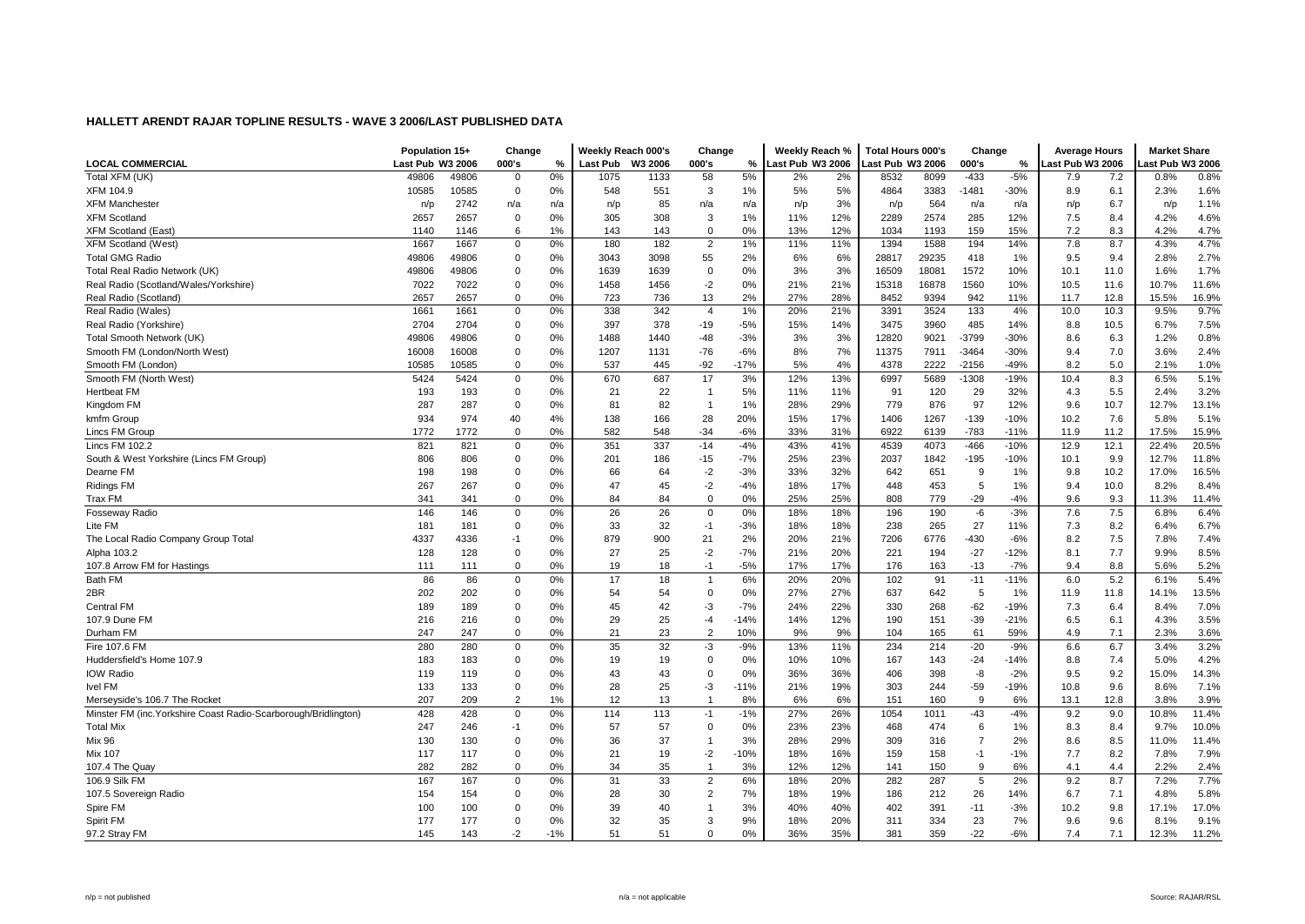|                                                    | Population 15+   |       | Change       |       | Weekly Reach 000's |                | Change         |        | Weekly Reach %   |     | <b>Total Hours 000's</b> |      | Change         |        | <b>Average Hours</b> |      | <b>Market Share</b> |       |
|----------------------------------------------------|------------------|-------|--------------|-------|--------------------|----------------|----------------|--------|------------------|-----|--------------------------|------|----------------|--------|----------------------|------|---------------------|-------|
| <b>LOCAL COMMERCIAL</b>                            | Last Pub W3 2006 |       | 000's        | %     | <b>Last Pub</b>    | W3 2006        | 000's          | %      | Last Pub W3 2006 |     | Last Pub W3 2006         |      | 000's          | %      | ast Pub W3 2006      |      | ast Pub W3 2006     |       |
| Sun FM                                             | 237              | 237   | $\Omega$     | 0%    | 69                 | 67             | $-2$           | $-3%$  | 29%              | 28% | 548                      | 486  | $-62$          | $-11%$ | 7.9                  | 7.2  | 13.6%               | 11.7% |
| 3TR                                                | 92               | 92    | $\Omega$     | 0%    | 14                 | 15             | $\overline{1}$ | 7%     | 15%              | 16% | 113                      | 185  | 72             | 64%    | 8.0                  | 12.4 | 5.9%                | 9.6%  |
| Vale FM                                            | 51               | 51    | $\mathbf 0$  | 0%    | 13                 | 13             | $\Omega$       | 0%     | 26%              | 26% | 130                      | 118  | $-12$          | $-9%$  | 9.7                  | 9.0  | 10.4%               | 9.3%  |
| Wessex FM                                          | 120              | 120   | 0            | 0%    | 40                 | 43             | 3              | 8%     | 33%              | 36% | 361                      | 378  | 17             | 5%     | 9.0                  | 8.8  | 12.1%               | 12.6% |
| Win 107.2                                          | 69               | 69    | $\Omega$     | 0%    | 9                  | 8              | $-1$           | $-11%$ | 14%              | 12% | 70                       | 62   | -8             | $-11%$ | 7.5                  | 7.3  | 4.8%                | 4.3%  |
| Radio Mansfield 103.2                              | 139              | 139   | 0            | 0%    | 45                 | 41             | $-4$           | $-9%$  | 33%              | 30% | 489                      | 460  | $-29$          | $-6%$  | 10.8                 | 11.2 | 14.3%               | 13.3% |
| Manx Radio                                         | 65               | 65    | $\mathbf 0$  | 0%    | 37                 | 38             | $\overline{1}$ | 3%     | 58%              | 59% | 532                      | 509  | $-23$          | $-4%$  | 14.3                 | 13.3 | 32.9%               | 31.4% |
| Oxford's FM107.9                                   | 238              | 238   | $\mathbf 0$  | 0%    | 23                 | 26             | 3              | 13%    | 10%              | 11% | 106                      | 113  | $\overline{7}$ | 7%     | 4.5                  | 4.3  | 2.1%                | 2.2%  |
| 102.5 FM Radio Pembrokeshire                       | 90               | 90    | $\Omega$     | 0%    | 55                 | 54             | $-1$           | $-2%$  | 61%              | 60% | 779                      | 725  | $-54$          | $-7%$  | 14.2                 | 13.3 | 38.4%               | 36.6% |
| Premier Christian Radio                            | 10585            | 10585 | $\mathbf 0$  | 0%    | 128                | 131            | 3              | 2%     | 1%               | 1%  | 2263                     | 1361 | $-902$         | $-40%$ | 17.7                 | 10.4 | 1.1%                | 0.6%  |
| Q102.9FM/Q97.2FM                                   | 279              | 279   | 0            | 0%    | 71                 | 73             | $\overline{2}$ | 3%     | 26%              | 26% | 635                      | 727  | 92             | 14%    | 8.9                  | 10.0 | 12.8%               | 14.7% |
| Reading 107 FM                                     | 260              | 260   | $\mathbf 0$  | 0%    | 38                 | 40             | $\overline{2}$ | 5%     | 15%              | 15% | 273                      | 282  | 9              | 3%     | 7.2                  | 7.1  | 5.2%                | 5.5%  |
| <b>River FM</b>                                    | 135              | 135   | $\mathbf 0$  | 0%    | 25                 | 22             | -3             | $-12%$ | 18%              | 16% | 142                      | 150  | 8              | 6%     | 5.8                  | 6.9  | 4.8%                | 5.2%  |
| SAGA Radio Group                                   | 7314             | 7314  | $\mathbf 0$  | 0%    | 889                | 849            | $-40$          | $-4%$  | 12%              | 12% | 10005                    | 9730 | $-275$         | $-3%$  | 11.3                 | 11.5 | 6.3%                | 6.1%  |
| Saga 105.2 FM                                      | 1854             | 1854  | $\Omega$     | 0%    | 222                | 229            |                | 3%     | 12%              | 12% | 2411                     | 2600 | 189            | 8%     | 10.9                 | 11.4 | 6.7%                | 7.1%  |
| SAGA Radio Midlands                                | 5460             | 5460  | $\mathbf 0$  | 0%    | 667                | 620            | $-47$          | $-7%$  | 12%              | 11% | 7594                     | 7130 | $-464$         | $-6%$  | 11.4                 | 11.5 | 6.1%                | 5.8%  |
| Saga 105.7 FM                                      | 3484             | 3484  | $\mathbf 0$  | 0%    | 415                | 382            | $-33$          | $-8%$  | 12%              | 11% | 5089                     | 4919 | $-170$         | $-3%$  | 12.3                 | 12.9 | 6.4%                | 6.2%  |
| SAGA 106.6fm                                       | 2032             | 2032  | $\mathbf 0$  | 0%    | 253                | 238            | $-15$          | $-6%$  | 12%              | 12% | 2505                     | 2211 | $-294$         | $-12%$ | 9.9                  | 9.3  | 5.5%                | 5.0%  |
| The Saint 107.8 FM                                 | 263              | 263   | $\mathbf 0$  | 0%    | 28                 | 26             | $-2$           | $-7%$  | 10%              | 10% | 195                      | 143  | $-52$          | $-27%$ | 7.1                  | 5.6  | 3.4%                | 2.5%  |
| Six FM (formerly Mid FM)                           | 106              | 106   | $\Omega$     | 0%    | 25                 | 26             | $\overline{1}$ | 4%     | 23%              | 24% | 237                      | 263  | 26             | 11%    | 9.5                  | 10.2 | 11.8%               | 13.0% |
| 107.7 Splash FM                                    | 170              | 170   | $\mathbf 0$  | 0%    | 23                 | 25             | 2              | 9%     | 14%              | 14% | 264                      | 248  | $-16$          | $-6%$  | 11.3                 | 10.1 | 6.6%                | 6.7%  |
| The Sunrise Group                                  | 49806            | 49806 | $\mathbf 0$  | 0%    | 484                | 499            | 15             | 3%     | 1%               | 1%  | 4973                     | 3057 | -1916          | $-39%$ | 10.3                 | 6.1  | 0.5%                | 0.3%  |
| Kismat Radio 1035 (Greater London)                 | 10585            | 10585 | $\mathbf 0$  | 0%    | 98                 | 55             | $-43$          | $-44%$ | 1%               | 1%  | 910                      | 275  | $-635$         | $-70%$ | 9.3                  | 5.0  | 0.4%                | 0.1%  |
| Sunrise Radio (Greater London)                     | 10585            | 10585 | $\mathbf 0$  | 0%    | 295                | 332            | 37             | 13%    | 3%               | 3%  | 2914                     | 2064 | $-850$         | $-29%$ | 9.9                  | 6.2  | 1.4%                | 1.0%  |
| Sunrise Radio National                             | 49806            | 49806 | 0            | 0%    | 450                | 479            | 29             | 6%     | 1%               | 1%  | 4062                     | 2783 | -1279          | $-31%$ | 9.0                  | 5.8  | 0.4%                | 0.3%  |
| The London Media Company                           | 1234             | 1216  | $-18$        | $-1%$ | 67                 | 66             | $-1$           | $-1%$  | 5%               | 5%  | 533                      | 474  | $-59$          | $-11%$ | 7.9                  | 7.2  | 2.1%                | 1.8%  |
| Time 106.6 FM (formerly Star 106.6 Slough)         | 221              | 218   | $-3$         | $-1%$ | 33                 | 29             | $-4$           | $-12%$ | 15%              | 13% | 248                      | 236  | $-12$          | $-5%$  | 7.4                  | 8.2  | 5.3%                | 5.4%  |
| Time FM 106.8                                      | 492              | 492   | 0            | 0%    | 16                 | 19             | 3              | 19%    | 3%               | 4%  | 140                      | 121  | $-19$          | $-14%$ | 8.5                  | 6.3  | 1.3%                | 1.1%  |
| Time FM 107.3                                      | 301              | 301   | $\mathbf 0$  | 0%    | 5                  | $\overline{4}$ | $-1$           | $-20%$ | 2%               | 1%  | 37                       | 33   | $-4$           | $-11%$ | 8.2                  | 8.0  | 0.6%                | 0.5%  |
| Time FM 107.5                                      | 286              | 295   | 9            | 3%    | 13                 | 16             | 3              | 23%    | 5%               | 5%  | 93                       | 114  | 21             | 23%    | 7.0                  | 7.1  | 1.7%                | 1.9%  |
| <b>Tindle Radio Group</b>                          | 799              | 799   | $\mathbf 0$  | 0%    | 217                | 214            | -3             | $-1%$  | 27%              | 27% | 2118                     | 2193 | 75             | 4%     | 9.7                  | 10.3 | 12.2%               | 12.6% |
| 103.4 The Beach                                    | 148              | 148   | 0            | 0%    | 51                 | 46             | -5             | $-10%$ | 34%              | 31% | 519                      | 555  | 36             | 7%     | 10.2                 | 12.2 | 16.0%               | 17.1% |
| 106.3 Bridge FM                                    | 160              | 160   | $\pmb{0}$    | 0%    | 32                 | 36             | $\overline{4}$ | 13%    | 20%              | 22% | 237                      | 258  | 21             | 9%     | 7.3                  | 7.1  | 6.9%                | 7.5%  |
| Channel 103 FM                                     | 73               | 73    | $\mathbf 0$  | 0%    | 35                 | 38             | 3              | 9%     | 48%              | 52% | 363                      | 411  | 48             | 13%    | 10.4                 | 10.9 | 25.4%               | 27.8% |
| Dream 100 (Colchester)/Dream 107.7 FM (Chelmsford) | 368              | 368   | $\Omega$     | 0%    | 76                 | 71             | -5             | $-7%$  | 21%              | 19% | 715                      | 708  | $-7$           | $-1%$  | 9.4                  | 10.0 | 8.4%                | 8.5%  |
| Dream 100                                          | 163              | 163   | $\mathbf 0$  | 0%    | 52                 | 50             | $-2$           | $-4%$  | 32%              | 31% | 567                      | 548  | $-19$          | $-3%$  | 11.0                 | 11.0 | 13.5%               | 13.3% |
| Dream 107.7 FM                                     | 206              | 206   | 0            | 0%    | 24                 | 21             | -3             | $-13%$ | 12%              | 10% | 148                      | 160  | 12             | 8%     | 6.0                  | 7.5  | 3.4%                | 3.8%  |
| Island FM 104.7                                    | 50               | 50    | $\Omega$     | 0%    | 23                 | 24             | $\overline{1}$ | 4%     | 47%              | 48% | 284                      | 262  | $-22$          | $-8%$  | 12.3                 | 11.1 | 33.7%               | 31.4% |
| Kick and Kestrel                                   | 221              | 221   | $\mathbf 0$  | 0%    | 53                 | 53             | $\overline{0}$ | 0%     | 24%              | 24% | 464                      | 494  | 30             | 6%     | 8.7                  | 9.4  | 8.5%                | 8.9%  |
| <b>Kick FM</b>                                     | 90               | 90    | $\Omega$     | 0%    | 19                 | 18             | $-1$           | $-5%$  | 21%              | 20% | 122                      | 143  | 21             | 17%    | 6.4                  | 7.9  | 5.9%                | 6.7%  |
| <b>Kestrel FM</b>                                  | 133              | 133   | 0            | 0%    | 34                 | 35             | $\overline{1}$ | 3%     | 26%              | 26% | 342                      | 352  | 10             | 3%     | 10.0                 | 10.0 | 9.9%                | 10.1% |
| <b>Total UKRD</b>                                  | 2926             | 2927  | $\mathbf{1}$ | 0%    | 556                | 530            | $-26$          | $-5%$  | 19%              | 18% | 5158                     | 5047 | $-111$         | $-2%$  | 9.3                  | 9.5  | 8.2%                | 8.1%  |
| Pirate FM Tota                                     | 615              | 615   | $\mathbf 0$  | 0%    | 184                | 179            | -5             | $-3%$  | 30%              | 29% | 1965                     | 1990 | 25             | 1%     | 10.7                 | 11.1 | 13.5%               | 13.5% |
| Pirate FM102 East                                  | 332              | 332   | $\mathbf 0$  | 0%    | 65                 | 59             | -6             | $-9%$  | 19%              | 18% | 645                      | 610  | $-35$          | $-5%$  | 10.0                 | 10.4 | 8.5%                | 8.7%  |
| Pirate FM102 West                                  | 283              | 283   | $\mathbf 0$  | 0%    | 112                | 111            | $-1$           | $-1%$  | 39%              | 39% | 1294                     | 1298 | $\overline{4}$ | 0%     | 11.6                 | 11.7 | 18.1%               | 18.0% |
| <b>Star Radio West</b>                             | 810              | 810   | 0            | 0%    | 86                 | 88             | $\overline{2}$ | 2%     | 11%              | 11% | 727                      | 757  | 30             | 4%     | 8.4                  | 8.6  | 4.1%                | 4.1%  |
| Star Radio in Bristol                              | 451              | 451   | $\mathbf 0$  | 0%    | 41                 | 34             | $-7$           | $-17%$ | 9%               | 7%  | 349                      | 308  | $-41$          | $-12%$ | 8.6                  | 9.1  | 3.7%                | 3.2%  |
| Star Radio in Cheltenham                           | 143              | 143   | $\mathbf 0$  | 0%    | 20                 | 18             | $-2$           | $-10%$ | 14%              | 13% | 164                      | 159  | -5             | $-3%$  | 8.3                  | 8.7  | 5.1%                | 4.7%  |
| Star Radio in North Somerset                       | 125              | 125   | $\mathbf 0$  | 0%    | 18                 | 19             | $\overline{1}$ | 6%     | 14%              | 15% | 162                      | 181  | 19             | 12%    | 9.0                  | 9.6  | 5.5%                | 6.0%  |
| Star Radio in Stroud                               | 92               | 92    | $\Omega$     | 0%    | 11                 | 13             | $\overline{2}$ | 18%    | 12%              | 15% | 82                       | 86   | $\Delta$       | 5%     | 7.2                  | 6.4  | 4.0%                | 4.0%  |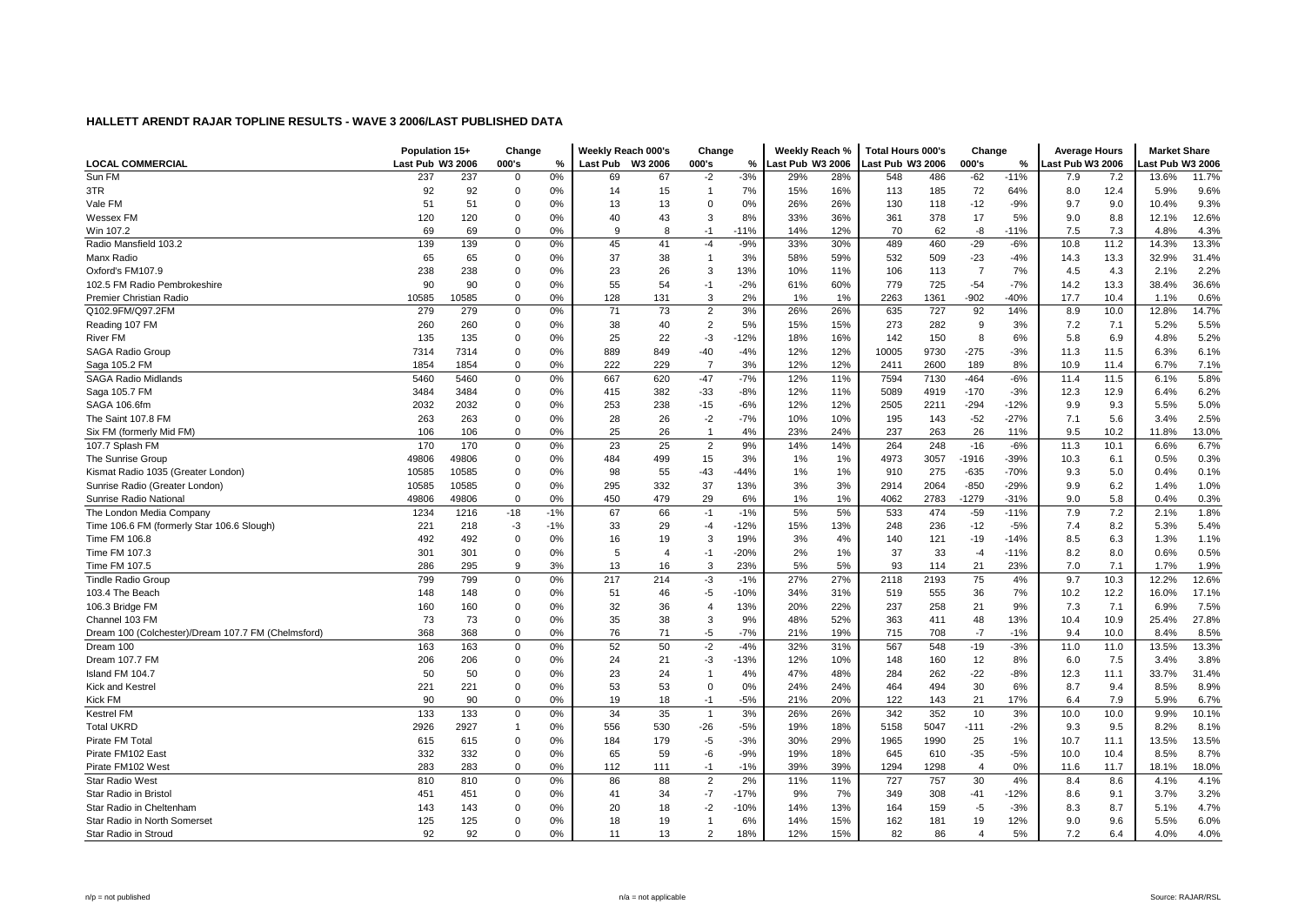|                                      | Population 15+   |       | Change         |       | Weekly Reach 000's |      | Change         |               | Weekly Reach %   |     | <b>Total Hours 000's</b> |       | Change  |        | <b>Average Hours</b> |      | <b>Market Share</b> |       |
|--------------------------------------|------------------|-------|----------------|-------|--------------------|------|----------------|---------------|------------------|-----|--------------------------|-------|---------|--------|----------------------|------|---------------------|-------|
| <b>LOCAL COMMERCIAL</b>              | Last Pub W3 2006 |       | 000's          | %     | Last Pub W3 2006   |      | 000's          | $\frac{9}{6}$ | Last Pub W3 2006 |     | Last Pub W3 2006         |       | 000's   | %      | Last Pub W3 2006     |      | ast Pub W3 2006     |       |
| The County Sound Radio Network       | 547              | 542   | $-5$           | $-1%$ | 128                | 133  | 5              | 4%            | 23%              | 24% | 1126                     | 1165  | 39      | 3%     | 8.8                  | 8.8  | 10.1%               | 9.8%  |
| County Sound 1566                    | 547              | 542   | $-5$           | $-1%$ | 13                 | 10   | -3             | $-23%$        | 2%               | 2%  | 138                      | 108   | $-30$   | $-22%$ | 10.6                 | 11.1 | 1.2%                | 0.9%  |
| 96.4 The Eagle                       | 547              | 542   | -5             | $-1%$ | 116                | 125  | <sub>9</sub>   | 8%            | 21%              | 23% | 988                      | 1057  | 69      | 7%     | 8.5                  | 8.4  | 8.9%                | 8.9%  |
| <b>Total UKRD East</b>               | 456              | 462   | 6              | 1%    | 106                | 90   | $-16$          | $-15%$        | 23%              | 19% | 909                      | 744   | $-165$  | $-18%$ | 8.6                  | 8.3  | 9.2%                | 7.8%  |
| Fen Radio 107.5                      | 70               | 70    | 0              | 0%    | 18                 | 18   | $\Omega$       | 0%            | 26%              | 25% | 143                      | 153   | 10      | 7%     | 7.7                  | 8.6  | 8.4%                | 8.8%  |
| <b>KL.FM 96.7</b>                    | 137              | 137   | $\mathbf 0$    | 0%    | 56                 | 55   | $-1$           | $-2%$         | 41%              | 40% | 649                      | 641   | -8      | $-1%$  | 11.6                 | 11.7 | 20.8%               | 19.8% |
| Star Radio in Cambridge              | 268              | 268   | 0              | 0%    | 34                 | 32   | $-2$           | $-6%$         | 13%              | 12% | 214                      | 139   | $-75$   | $-35%$ | 6.2                  | 4.3  | 4.0%                | 2.6%  |
| 96.2 The Revolution                  | 497              | 497   | 0              | 0%    | 60                 | 54   | $-6$           | $-10%$        | 12%              | 11% | 481                      | 489   | 8       | 2%     | 8.0                  | 9.0  | 5.2%                | 5.5%  |
| UTV Radio (inc. talkSPORT)           | 49806            | 49806 | $\mathbf 0$    | 0%    | 3546               | 3561 | 15             | 0%            | 7%               | 7%  | 31666                    | 30595 | $-1071$ | $-3%$  | 8.9                  | 8.6  | 3.0%                | 2.9%  |
| UTV Radio (excl. talkSPORT)          | 7589             | 8606  | 1017           | 13%   | 1447               | 1404 | $-43$          | $-3%$         | 19%              | 16% | 12790                    | 12444 | $-346$  | $-3%$  | 8.8                  | 8.9  | 8.2%                | 6.9%  |
| Imagine FM                           | 372              | 372   | $\overline{0}$ | 0%    | 36                 | 23   | $-13$          | $-36%$        | 10%              | 6%  | 161                      | 150   | $-11$   | $-7%$  | 4.5                  | 6.6  | 2.3%                | 2.2%  |
| 107.6 Juice FM                       | 959              | 949   | $-10$          | $-1%$ | 142                | 120  | $-22$          | $-15%$        | 15%              | 13% | 838                      | 737   | $-101$  | $-12%$ | 5.9                  | 6.1  | 4.4%                | 3.6%  |
| Peak 107 FM                          | 392              | 392   | $\mathbf 0$    | 0%    | 86                 | 89   | 3              | 3%            | 22%              | 23% | 874                      | 836   | $-38$   | $-4%$  | 10.1                 | 9.4  | 10.4%               | 9.9%  |
| The Pulse/Pulse Classic Gold         | 770              | 770   | 0              | 0%    | 182                | 179  | -3             | $-2%$         | 24%              | 23% | 1223                     | 1261  | 38      | 3%     | 6.7                  | 7.1  | 7.9%                | 8.4%  |
| The Pulse                            | 770              | 770   | $\mathbf 0$    | 0%    | 165                | 165  | $\Omega$       | 0%            | 21%              | 21% | 1002                     | 1089  | 87      | 9%     | 6.1                  | 6.6  | 6.5%                | 7.2%  |
| <b>Pulse Classic Gold</b>            | 770              | 770   | 0              | 0%    | 57                 | 47   | $-10$          | $-18%$        | 7%               | 6%  | 221                      | 172   | $-49$   | $-22%$ | 3.9                  | 3.7  | 1.4%                | 1.1%  |
| Q96                                  | 695              | 695   | 0              | 0%    | 60                 | 56   | $-4$           | $-7%$         | 9%               | 8%  | 371                      | 309   | $-62$   | $-17%$ | 6.2                  | 5.5  | 2.8%                | 2.4%  |
| Signal One & Signal Two              | 773              | 772   | $-1$           | 0%    | 268                | 260  | -8             | $-3%$         | 35%              | 34% | 3667                     | 3418  | $-249$  | $-7%$  | 13.7                 | 13.2 | 20.6%               | 19.6% |
| Signal One                           | 773              | 772   | $-1$           | 0%    | 238                | 238  | $\Omega$       | 0%            | 31%              | 31% | 3059                     | 2838  | $-221$  | $-7%$  | 12.8                 | 11.9 | 17.2%               | 16.3% |
| Signal Two                           | 773              | 772   | $-1$           | 0%    | 86                 | 72   | $-14$          | $-16%$        | 11%              | 9%  | 608                      | 579   | $-29$   | $-5%$  | 7.1                  | 8.1  | 3.4%                | 3.3%  |
| <b>Talk 107</b>                      | 1020             | 1018  | $-2$           | 0%    | 16                 | 23   | $\overline{7}$ | 44%           | 2%               | 2%  | 36                       | 86    | 50      | 139%   | 2.2                  | 3.8  | 0.2%                | 0.4%  |
| 107.4 Tower FM                       | 414              | 414   | 0              | 0%    | 78                 | 91   | 13             | 17%           | 19%              | 22% | 612                      | 673   | 61      | 10%    | 7.8                  | 7.4  | 8.2%                | 9.1%  |
| UTV Radio - South Wales              | 930              | 930   | $\mathbf 0$    | 0%    | 226                | 208  | $-18$          | $-8%$         | 24%              | 22% | 2247                     | 2443  | 196     | 9%     | 9.9                  | 11.7 | 11.7%               | 12.1% |
| Total Swansea Sound/96.4 FM The Wave | 512              | 512   | 0              | 0%    | 164                | 161  | -3             | $-2%$         | 32%              | 31% | 1706                     | 1916  | 210     | 12%    | 10.4                 | 11.9 | 16.8%               | 18.0% |
| 96.4 FM The Wave                     | 512              | 512   | $\mathbf 0$    | 0%    | 121                | 113  | -8             | $-7%$         | 24%              | 22% | 1184                     | 1282  | 98      | 8%     | 9.8                  | 11.3 | 11.7%               | 12.0% |
| Swansea Sound - 1170 MW              | 512              | 512   | 0              | 0%    | 58                 | 63   | 5              | 9%            | 11%              | 12% | 522                      | 634   | 112     | 21%    | 9.0                  | 10.1 | 5.1%                | 5.9%  |
| Valleys Radio                        | 418              | 418   | 0              | 0%    | 62                 | 47   | $-15$          | $-24%$        | 15%              | 11% | 542                      | 527   | $-15$   | $-3%$  | 8.7                  | 11.2 | 6.0%                | 5.5%  |
| U105                                 | 817              | 817   | 0              | 0%    | 63                 | 50   | $-13$          | $-21%$        | 8%               | 6%  | 341                      | 279   | $-62$   | $-18%$ | 5.4                  | 5.6  | 1.9%                | 1.6%  |
| Radio Wave 96.5 FM                   | 232              | 232   | 0              | 0%    | 68                 | 69   |                | 1%            | 29%              | 30% | 649                      | 672   | 23      | 4%     | 9.5                  | 9.7  | 14.1%               | 15.0% |
| Wave 102 FM                          | 156              | 156   | 0              | 0%    | 34                 | 33   | $-1$           | $-3%$         | 22%              | 21% | 323                      | 310   | $-13$   | $-4%$  | 9.5                  | 9.3  | 11.2%               | 11.1% |
| 102.4 Wish / 107.2 Wire              | 718              | 718   | $\mathbf 0$    | 0%    | 160                | 159  | $-1$           | $-1%$         | 22%              | 22% | 1294                     | 1168  | $-126$  | $-10%$ | 8.1                  | 7.3  | 8.7%                | 8.0%  |
| 107.2 Wire FM                        | 242              | 242   | 0              | 0%    | 58                 | 55   | -3             | $-5%$         | 24%              | 23% | 462                      | 432   | $-30$   | $-6%$  | 8.0                  | 7.9  | 8.2%                | 7.8%  |
| 102.4 Wish FM                        | 496              | 496   | 0              | 0%    | 101                | 103  | $\overline{2}$ | 2%            | 20%              | 21% | 741                      | 680   | $-61$   | $-8%$  | 7.3                  | 6.6  | 8.1%                | 7.0%  |
| 107.7 The Wolf                       | 425              | 425   | $\Omega$       | 0%    | 59                 | 46   | $-13$          | $-22%$        | 14%              | 11% | 432                      | 296   | $-136$  | $-31%$ | 7.3                  | 6.5  | 5.0%                | 3.4%  |